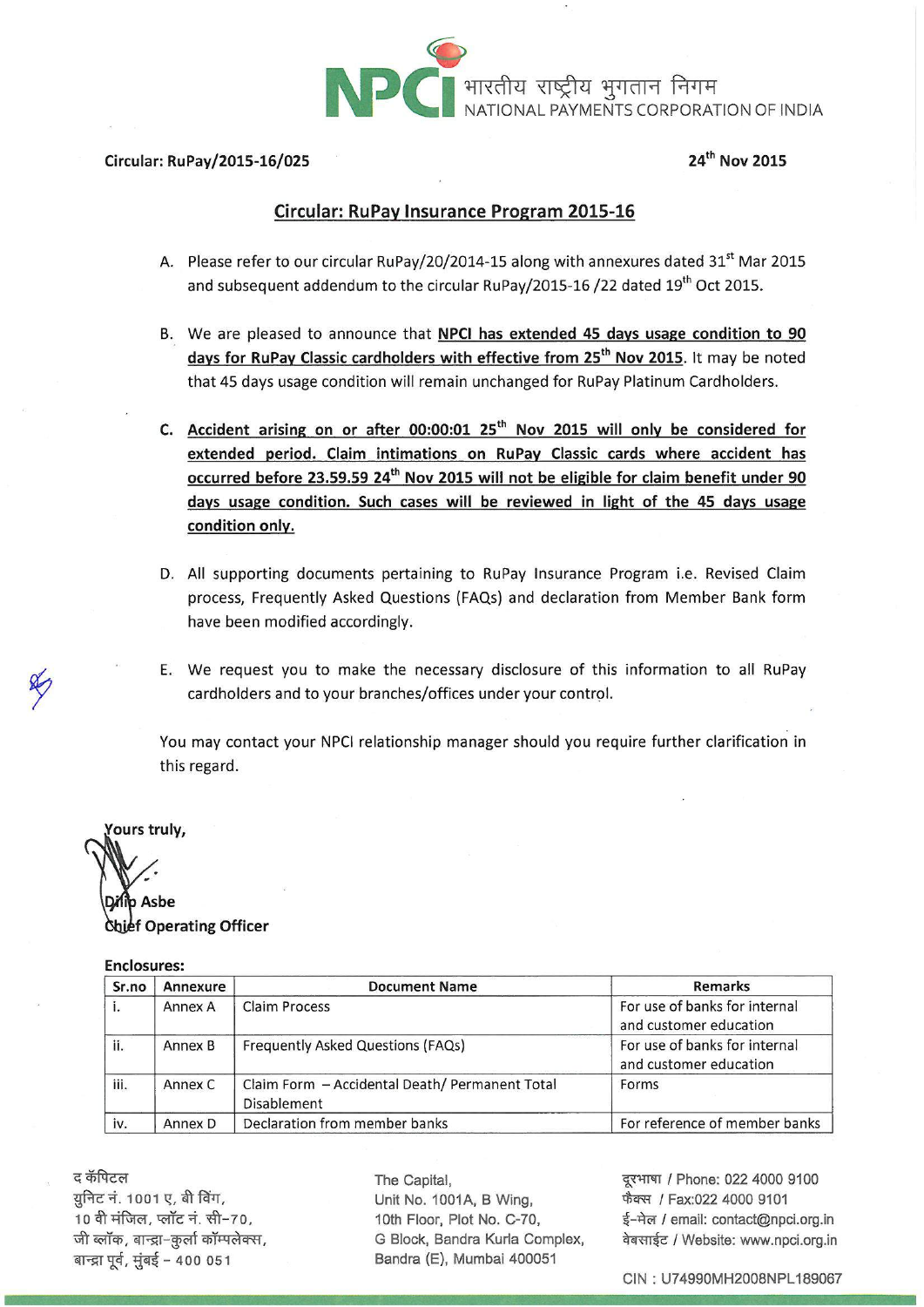

# Claims Process - RuPay Insurance Program 2015-16

#### A) Claim intimation

- 1. All the claims where incident has happened on or after 00:00:01 hrs 1st April, 2015 and upto 23:59:59 31 $st$  March, 2016 will be intimated to the dedicated claims id rupay@newindia.co.in.
- 2. The New India Assurance Co. Ltd. will register the claim and provide the claim number to the Member Bank within 2 working days with policy number in subject line.
- 3. Claim intimation should be within Ninety (90) days from the date of accident. In case where a person is hospitalized (and under a critical condition) and is unable to file claim within 90 days of loss/incident such claim cases will be accepted by The New India Assurance Co. Ltd. for investigation and honoured, if all terms under the policy are met as on date of accident.

#### B) Documents Receipt / Follow-up

All documents are to be received at The New India Assurance Co. Ltd. office at the below mentioned address:

Divisional Manager Department - RuPay Insurance Program 2015-16 The New India Assurance Co. Ltd. DO 142300 1<sup>st</sup> Floor, NCL Premises Plot No. C-6, Bandra Kurla Complex Bandra East, Mumbai- 400051

1. Claim intimation should be within Ninety (90) days from the date of accident. In case where a person is hospitalized (and under a critical condition) and is unable to file claim within 90 days of loss/incident such claim cases will be accepted by The New India Assurance Co. Ltd. for investigation and honoured, if all terms under the policy are met as on date of accident.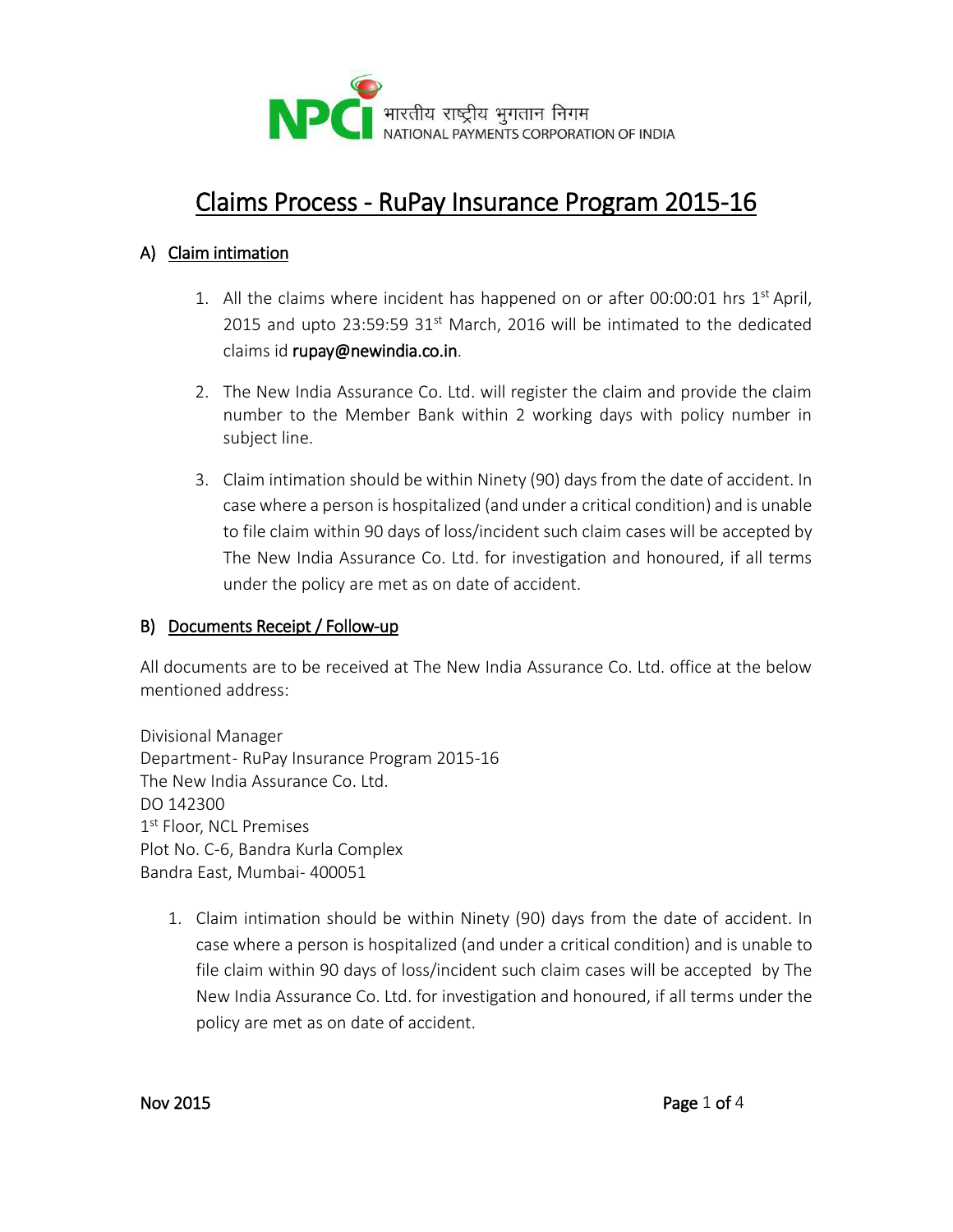

- 2. All supporting documents relating to the claim must be submitted within sixty (60) days from the date of intimation.
- 3. The eligible claims will be settled in ten (10) working days from the date of receiving the complete documents set.
- 4. In case documents are not received within sixty (60) days of claim intimation,  $1<sup>st</sup>$ reminder, hard copy letter will be issued to Member Bank, followed by an email communication.
- 5. 2<sup>nd</sup> reminder hard copy letter will be sent after eighty one (81) days from claim intimation followed by an email.
- 6. Closure letter, hard copy letter will be sent to Member Bank on 90<sup>th</sup> day from claim intimation in case of no communication received from Member Bank.

#### C) Investigator appointment (specific cases that need detailed investigation)

Based on the merit of the claim, The New India Assurance Co. Ltd investigation team shall be appointed. TAT:  $T + 3$  (T is the day on which the claim documents received from the Member Bank).

In 30 days, Investigation report will be finalized. If there is a delay because of some more facts, an interim report will be requested.

#### D) Claims Follow up / Processing

The reminders shall be sent by New India Assurance Co. Ltd. to Member Bank at regular intervals for pending claim documents, a communication via letter in hard copy / email will be sent to client with defined timeline. All emails sent for the purpose of follow up should be marked to NPCI Insurance mail id [rupayinsurance@npci.org.in.](mailto:rupayinsurance@npci.org.in)

Reminder process would be same for the documents deficiency also. 1 st reminder T+61 2<sup>nd</sup> reminder T+81 Closure Letter T+90 T is Date of Intimation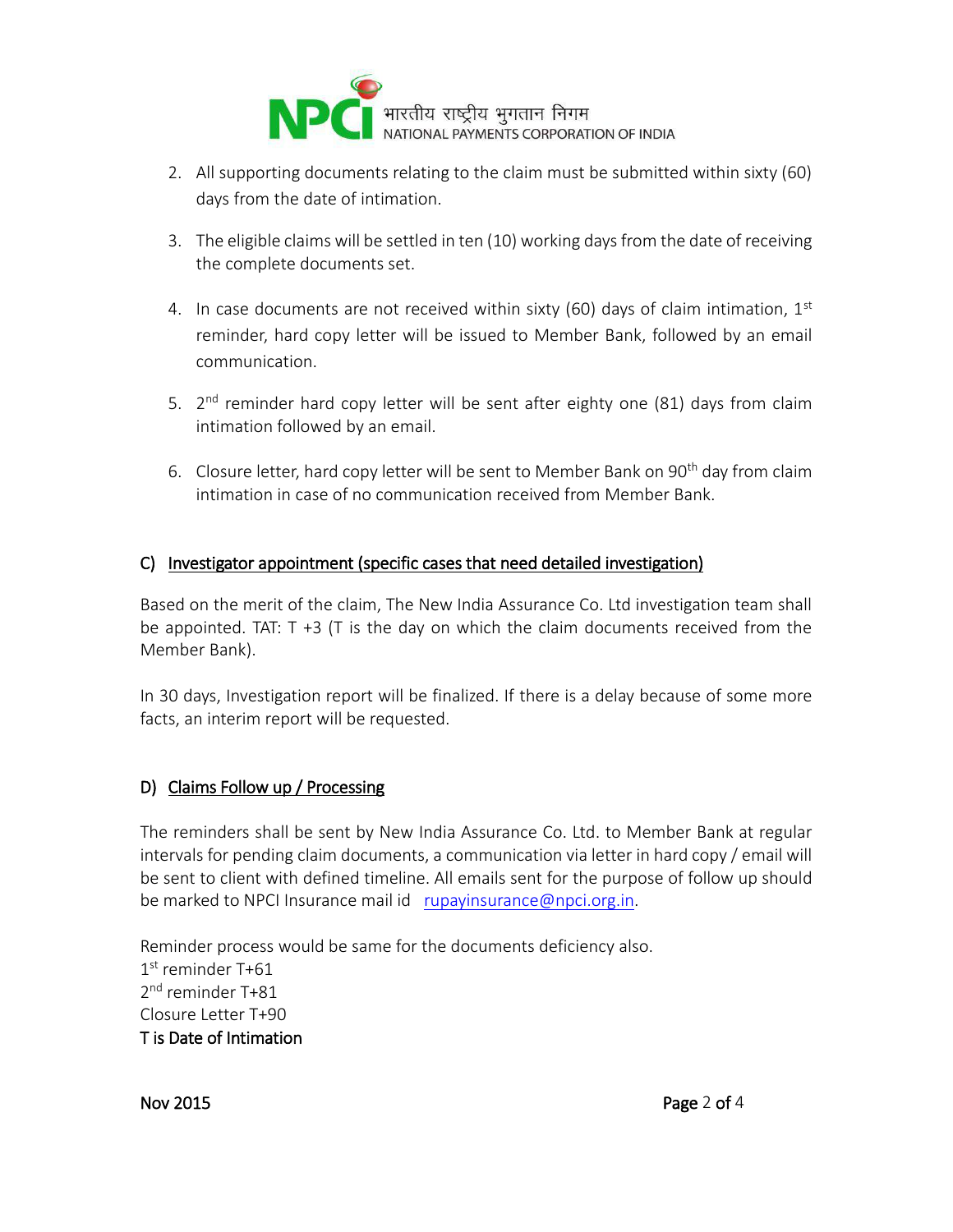

#### E) Escalation Matrix

#### For Claims & Policy Administration

| Sr.<br><b>No</b> | Escalation<br>Level | Name                   | Designation           | Email ID                                                | Contact<br><b>Number</b>                     |            |
|------------------|---------------------|------------------------|-----------------------|---------------------------------------------------------|----------------------------------------------|------------|
|                  |                     | Ms. Anjali Mirchandani | Divisional<br>Manager | anjali.mirchandani@newindia.<br>co.in                   | 9869792843                                   |            |
|                  |                     | First                  | Mr. Anand Amritkar    | Administrative<br>Officer                               | anand.amritkar@newindia.co.<br>$\mathsf{In}$ | 9029941505 |
|                  |                     | V. Subramanium         | Senior<br>Assistant   | vaidyanathan.subramanian@n<br>ewindia.co.in             | 9867231654                                   |            |
| $\mathcal{P}$    | Second              | Mr. Milind Harsulkar   | Regional<br>Manager   | Milind.harsulkar@newindia.co<br>$\mathsf{I} \mathsf{n}$ | 9769755574                                   |            |
| 3                | Third               | Mr. Rajesh             | Chief Manager         | rajesh@newindia.co.in                                   | 9819123334                                   |            |
| $\overline{4}$   | Final               | Mr. Rakesh Kumar       | General<br>Manager    | rakesh.kumar@newindia.co.in                             | 9930488130                                   |            |

#### F) Claim Payment

Once the claim is approved the payment in the form of NEFT shall be done to the card holder beneficiary (in case of Disablement) / to Nominee or legal heir (in case of Death) along with a covering letter.

#### G) Dispute Management

Committee of 3 people as mentioned below to resolve the dispute.

- 1. Representative from The New India Assurance Co. Ltd.
- 2. Representative from NPCI.
- 3. Representative/s of the disputing Bank/s.

#### H) Document check list  $-$

#### H1) Accidental Death Claim\*:-

1. Claim Form duly completed and signed.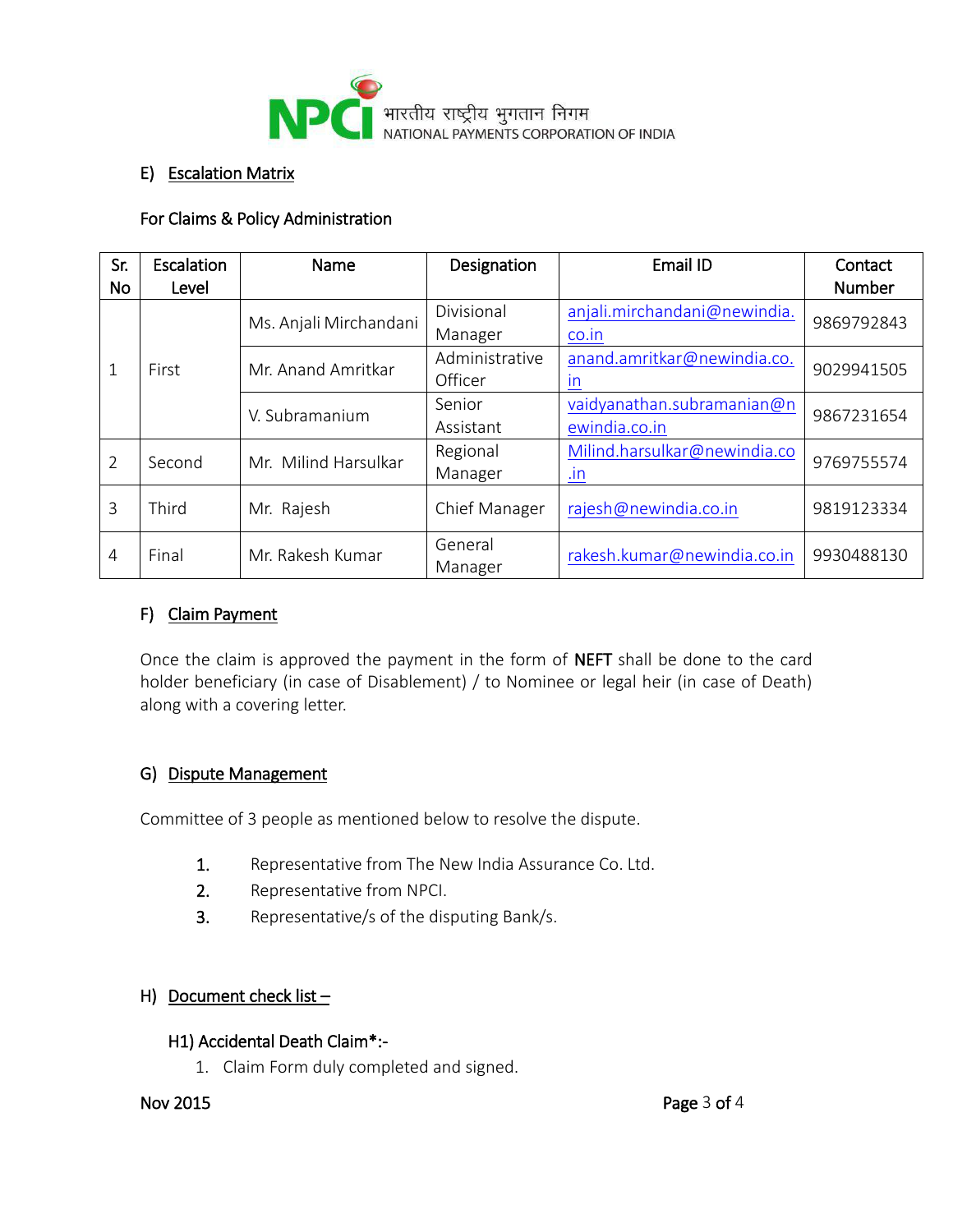

- 2. Original or Certified copy of Death Certificate.
- 3. Original or Certified copy of FIR, Panchnama / Inquest Panchnama.

\*Additional documents may be requested by The New India Assurance Co. Ltd. based on the case requirement such as Medical Reports, post mortem report etc.

#### Declaration from Card Issuing Bank duly signed by authorized signatory and bank stamp:

- 1. Declaration from Bank specifying that
	- a. Cardholder is holding a RuPay card on RuPay issued IIN and mention the 16 digit card number.
	- b. Meeting 90 days usage criteria for RuPay Classic Cardholder and 45 days usage criteria for RuPay Platinum Cardholder (include the transaction log from the system).
	- c. Nominee details (including NEFT details)

#### H2) Permanent Total Disability:-

- 1. Claim Form duly completed and signed.
- 2. Discharge card along with case history confirmation therein duration & percentage of disability duly certified by the concerned/treating Physician/Surgeon.
- 3. All investigation report in original copies\*\* thereof in respect of tests had undergone pertaining to accident.
- 4. Additional documents, if any, based on merit of the loss.

\*\*If the original claim documents are submitted to any particular General Insurance co., copies of the same duly certified by Branch incharge of RuPay card issuing bank can be submitted.

#### Declaration from Card Issuing Bank duly signed by authorized signatory and bank stamp:

- 1. Declaration from Bank specifying that
	- a. Cardholder is holding a RuPay card on RuPay issued IIN and mention the 16 digit card number.
	- b. Meeting 90 days usage criteria for RuPay Classic Cardholder and 45 days usage criteria for RuPay Platinum Cardholder (include the transaction log from the system).
	- c. Beneficiary details (including NEFT details).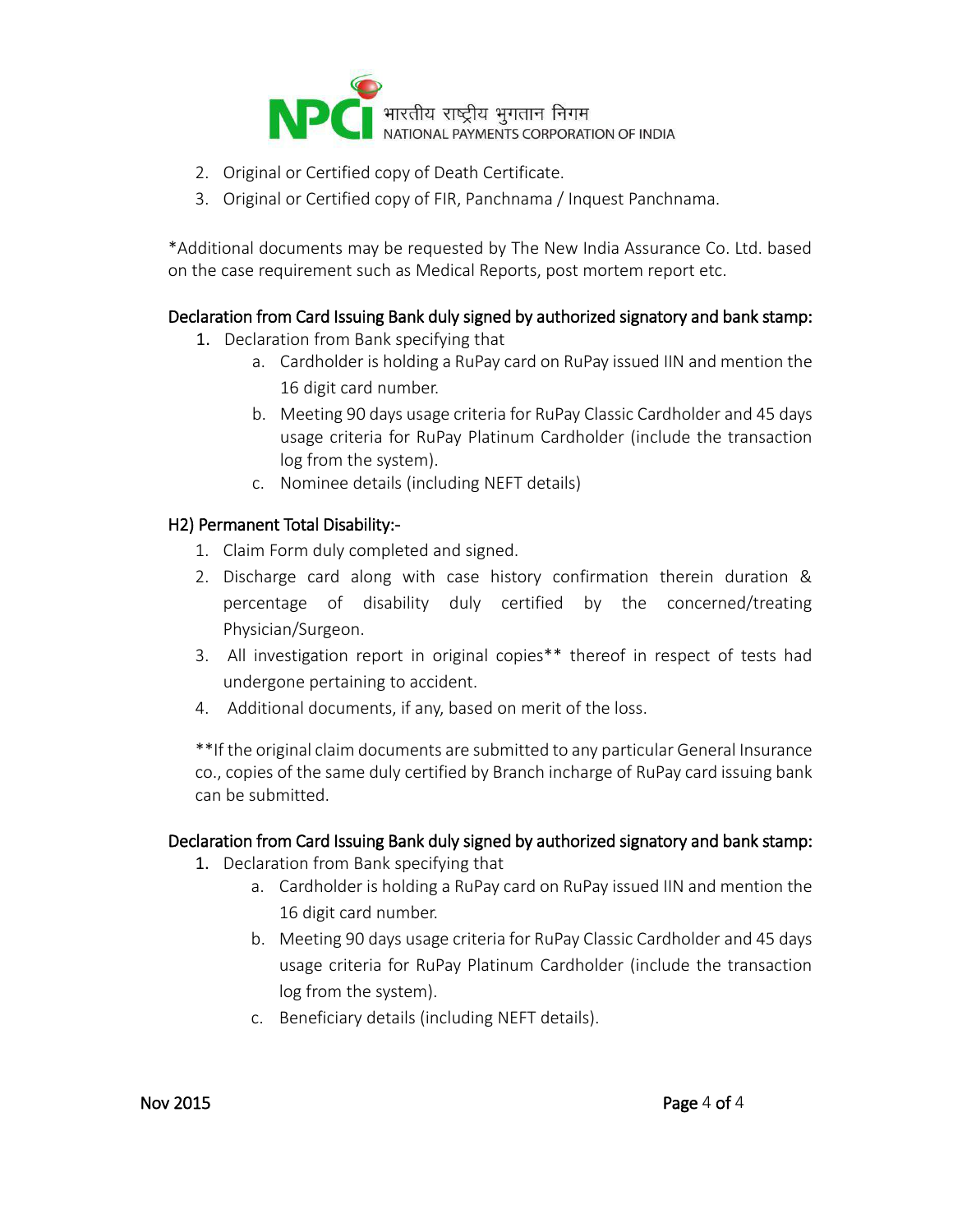

# **RuPay Insurance Program 2015-16**

# **Frequently Asked Questions**

# **Personal Accident**

#### **Q1. What is an accident?**

l

Ans. Accident or Accidental means a sudden, unforeseen and involuntary event caused by external, visible and violent means.

#### **Q2. What are the benefits payable under this policy?**

Ans. Now you can protect yourself with Personal Accident Insurance against accidental injuries caused by all kind of accidents. The policy provides the benefits to you, for Accidental Death and Permanent Total Disability.

## **Q3. Does the personal accident policy cover natural Death, Suicide or death due to some illness/disease/pregnancy?**

Ans. No, Personal accident policy covers Death occurring only due to accidents or accidental injuries which are non- intentional or not self-inflicted.

#### **Q4. What is the available sum insured under the plan?**

Ans. Sum Insured of Rs 1 lakh for RuPay Non-Premium cardholders and of Rs 2 lakh for RuPay Premium cardholders.

## **Q5. What is the eligibility criterion to avail Personal Accident Insurance cover on my RuPay Debit Card?**

Ans. The claim under Personal Accident Insurance (Death and Permanent Total Disability) shall be payable only if the card holder has carried out at least one transaction<sup>1</sup> i.e. at a Merchant Establishment/ATM /ecommerce /Micro ATM/Business Correspondent of the bank at locations, within 90 days<sup>2</sup> / 45 days<sup>2</sup> prior to the date of accident including accident date. The Personal Accident Insurance (Death and

 $1$  All Transaction types means all transaction types listed above whether on-us (Bank Customer/RuPay card holder transacting at same bank channels) and / or off-us (Bank Customer/ RuPay card holder transacting at other bank channels)

<sup>&</sup>lt;sup>2</sup> 90 days usage criteria for RuPay Classic Cardholder and 45 days usage criteria for RuPay Platinum Cardholder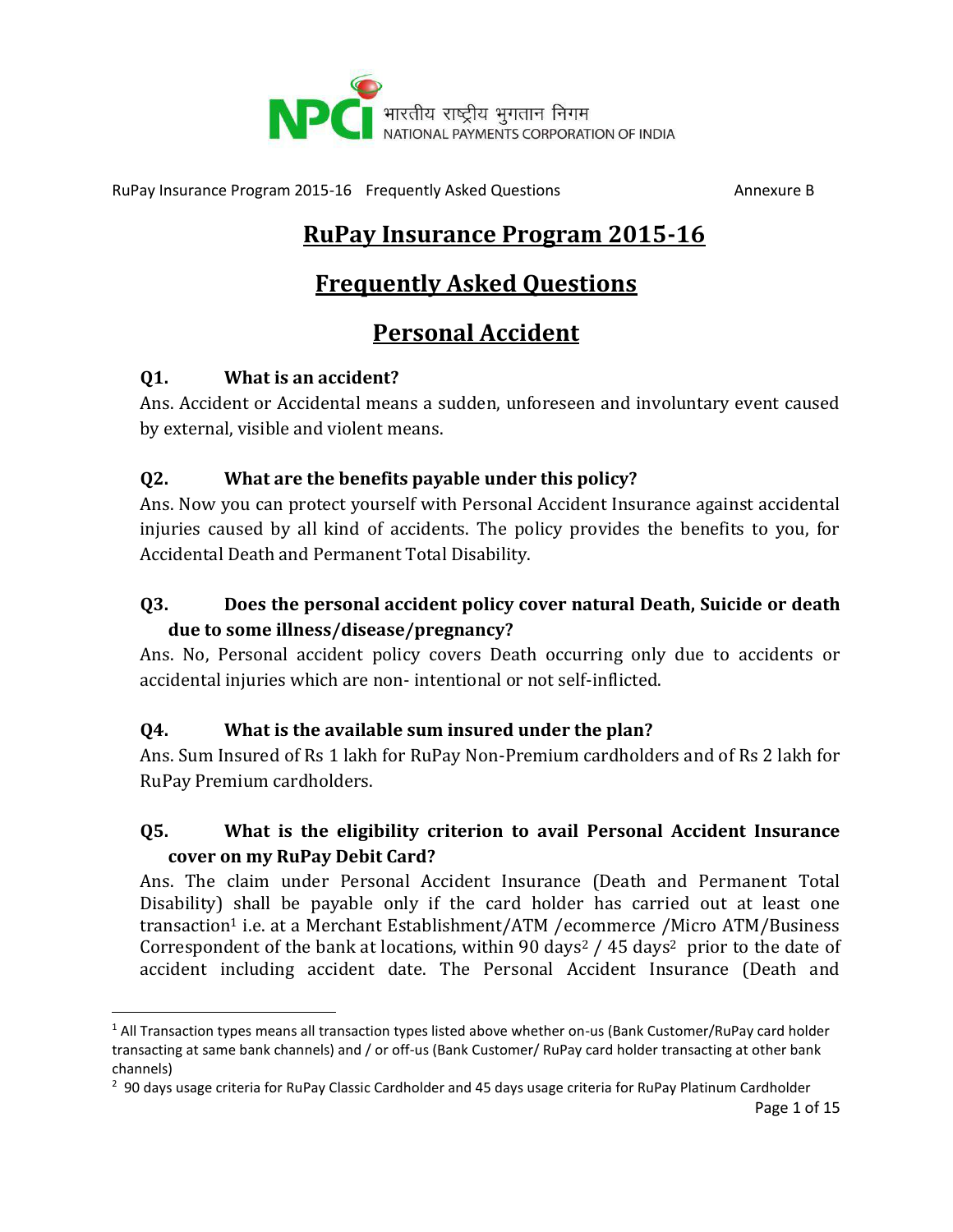

Permanent Total Disability) would be an Open policy for any kind of accident leading to death or disability.

#### **Q6. Is there any age limit for availing Personal Accident Policy?**

Ans. Personal Accident Insurance is open to all RuPay cardholders above 5 years subject to fulfillment of the terms and conditions of the policy.

#### **Q7. Does the policy have a worldwide coverage?**

Ans. Yes, the accident policy will cover you even if the incident has happened when out of the country. Claim will be paid in Indian rupees as per the sum insured on submission of required documentation. There is no negative list of countries.

#### **Q8. Who can be the beneficiary?**

Ans. The beneficiary could be nominee on the account of the cardholder or legal heir as per competent court order.

#### **Q9. Who is the beneficiary in case if there are multiple heirs / beneficiaries?**

Ans. In case of multiple beneficiaries the claim is settled in the name of heir as per legal heir certificate submitted.

In case the legal heir absolutes his right of claim (i.e. legal heir doesn't want to claim) we will need the NOC from him/her and the claim can be settled in the name of other beneficiary so nominated.

#### **Q10. How do I make a claim?**

Ans. Please fill the entire documents as per the checklist and submit the same to the Bank / bank branch where you have an account.

#### **Q11. Whom should I contact in case of a claim?**

Ans. Please contact your bank / bank branch of which you have a card for intimating claim.

# **Q12. What are the claim documents to be submitted in case of claim whether**

**incident has happened in India or overseas?**

Ans. **Accidental Death Claim Forms\*:-**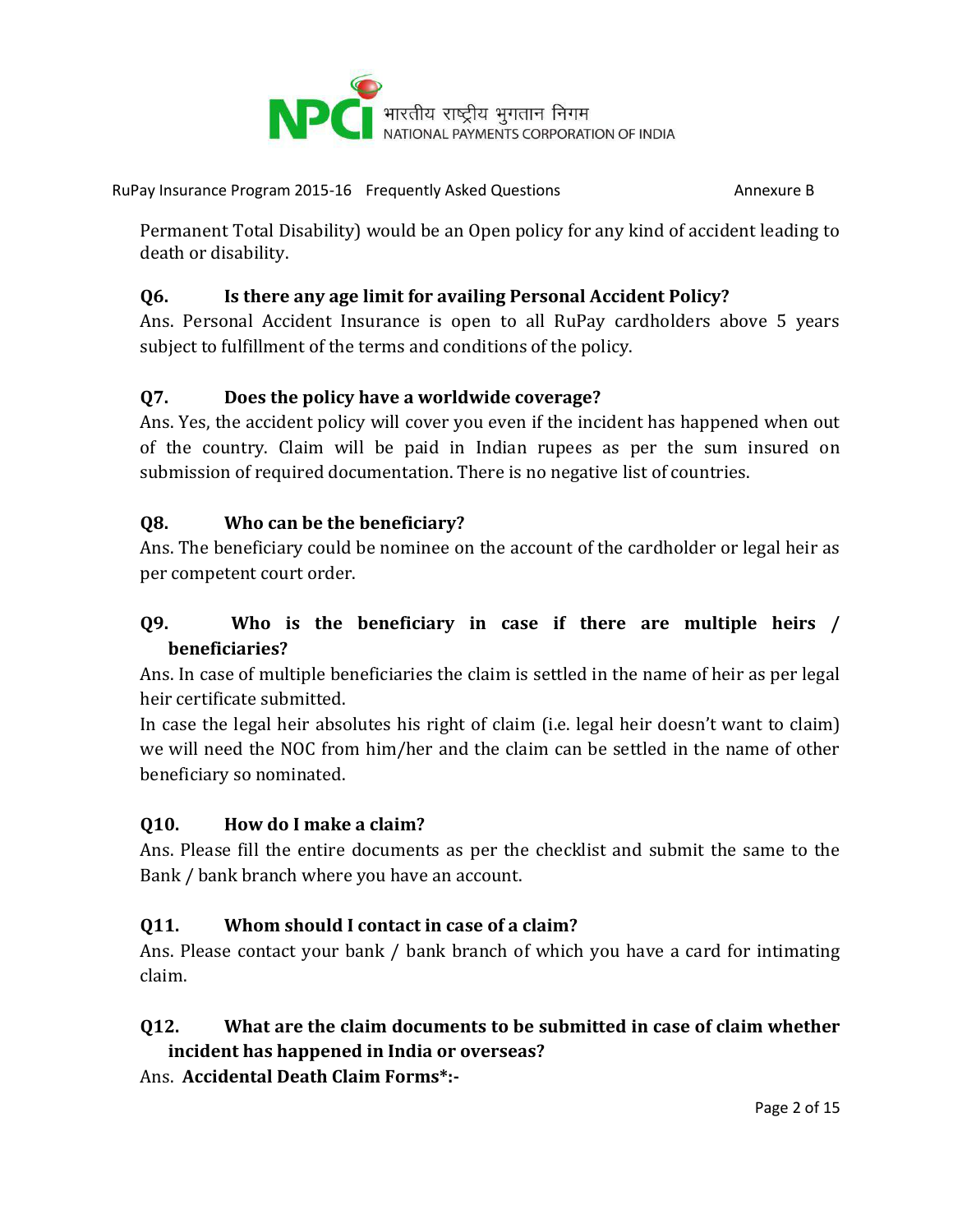

- 1) Claim Form duly completed and signed.
- 2) Original or Certified copy of Death Certificate.
- 3) Original or Certified copy of FIR, Panchnama / Inquest Panchnama.

\*Additional documents may be requested based on merit of case such as Medical Reports, Post Mortem Report etc.

#### **Declaration from Card Issuing Banks duly signed by authorized signatory and bank stamp:**

- 1. Declaration from Bank specifying that
	- a. Cardholder is holding a RuPay card on RuPay issued IIN and mention the 16 digit card number
	- b. Meeting 90 days usage criteria for RuPay Classic Cardholder and 45 days usage criteria for RuPay Platinum Cardholder (include the transaction log from the system).
	- c. Nominee details (including NEFT details)

## **Q13. In how many days the claims will be settled?**

Ans. The claims should be settled in 10 working days from the date of receiving the complete documents set by New India Assurance Co. Ltd.

## **Q14. In how many days should I intimate about claim?**

Ans. The intimation should be immediate to New India Assurance or Bank but not later than 90 days of the date of accident. In case where the person is hospitalized (and under critical condition) and is unable to file claim within 90 days of loss/incident such claim cases will be accepted by The New India Assurance Co. Ltd for investigation and honoured, if all terms under the policy are met as on date of accident.

## **Q15. In how many days should I submit the claim documents?**

Ans. The claim documents must be submitted within sixty (60) days from the date of claim intimation.

#### **Q16. In case RuPay Cardholder having a Personal Accident policy with another insurance Company, will this Insurance Policy will be an additional cover?**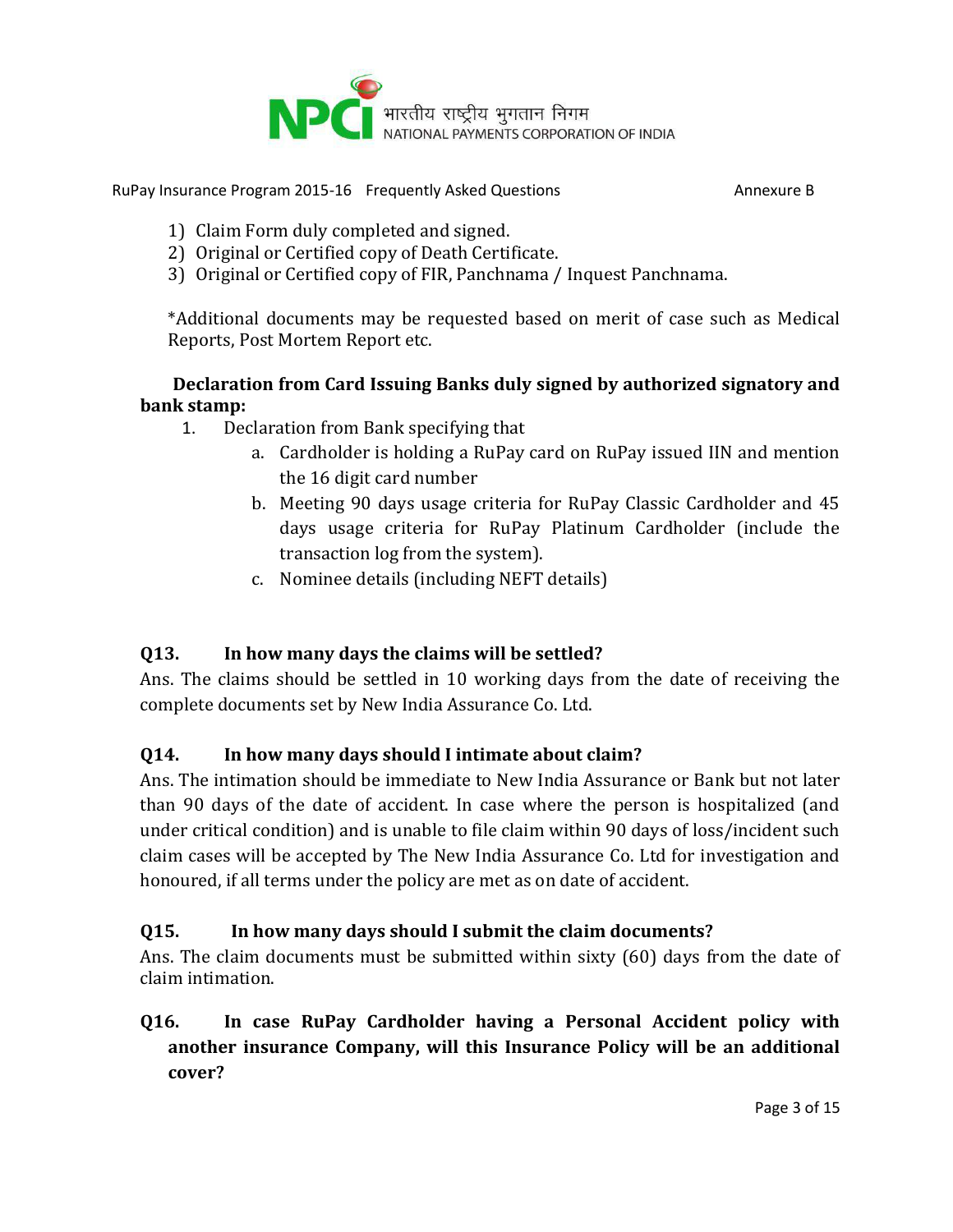

Ans. Yes, the policy is a benefit policy and hence it will be an additional cover over the other Personal Accident insurance policies being held by the cardholder.

#### **Q17. What do you mean by exclusions?**

Ans. Exclusions are situations or conditions wherein The New India Assurance Co. Ltd is not liable to pay the benefits to insured person in the event of accident.

#### **Q18. What are the exclusions applicable?**

Ans. The New India Assurance shall not be liable under this policy for the following exclusions:

- 1. Compensation under more than one of the foregoing Sub clauses in respect of the same period of the same period of disablement of the Insured person.
- 2. Any other payment to the same person after a claim under one of the Sub-Clauses (a), (b), or (d) has been admitted and become payable. However, amounts relating to medical expenses, carriage of dead body would be payable in addition if applicable.

*Sub-clause (a):* If such injury shall within Twelve calendar months of its occurrence be the sole and direct cause of the death of the Insured person, the Capital Sum Insured stated in the Schedule hereto, applicable to such insured person.

*Sub-Clause (b):* If such injury shall within Twelve calendar months of its occurrence be the sole and direct cause of the total and irrecoverable loss of

- I. Sight of both eyes, or of the actual loss by "physical separation" of two entire hands or two entire feet, or of one entire hand and one entire foot, or of such loss of sight of one eye and such loss of sight of one eye and such loss of one entire hand or one entire foot, the Capital Sum Insure stated in the Schedule herein applicable to such Insured person.
- II. Use of two hands or two feet, or of one hand and one foot, or of such loss of sight of one eye and such loss of use of one hand or onefoot, the Capital Sum Insured stated in the Schedule hereto, applicable to such Insured person.

For the purpose of Clauses (b) and (c) above, physical separation of a hand means separation at or above the wrist and of the foot means at or above the ankle.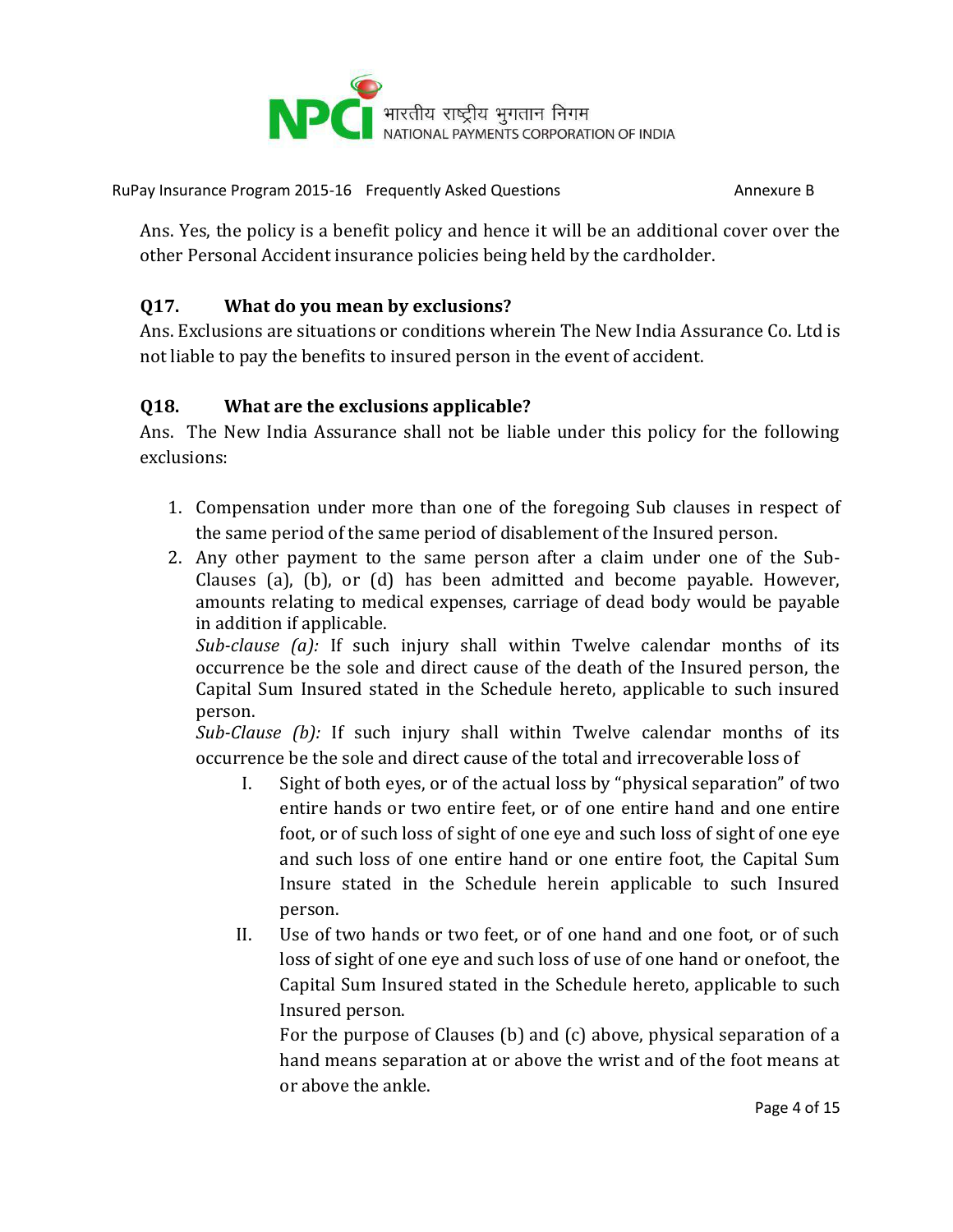

*Sub-clause (d):* If such injury shall, as a direct consequence thereof, immediately, permanently, totally and absolutely, disable the Insured person from engaging in being occupied with or giving attention to any employment or occupation of any description whatsoever, then a lump sum equal to hundred percent (100%) of the Capital Sum Insured, stated in the Schedule hereto applicable to such insured person.

3. Any payment in case of more than one claim in respect of such insured person under the Policy during any one period of insurance by which the maximum liability of the Company specified in the schedule applicable to such Insured person would exceed the sum payable under sub-clause (a) of this Policy to such insured person. However, amount relating to medical expenses and carriage of dead body would be payable in addition if applicable.

*Sub-clause (a):* If such injury shall within Twelve calendar months of its occurrence be the sole and direct cause of the death of the Insured person, the Capital Sum Insured stated in the Schedule hereto, applicable to such insured person.

- 4. Payment of weekly compensation until the total amount shall have been ascertained and agreed.
- 5. Payment of compensation in respect of Death, injury of Disablement of the Insured person (a) from intentional self-injury, suicide or attempted suicide, (b) whilst under the influence of intoxicating liquor or drugs (c) whilst engaging in Aviation or Ballooning whilst mounting into, dismounting from or traveling in any balloon or aircraft other than as a passenger (fare paying or otherwise) in any duly licensed standard type of aircraft anywhere in the world, (d) directly or indirectly caused by venereal diseases, aids or insanity, (e) arising or resulting from the insured person committing any breach of law with criminal intent, (Standard type of Aircraft means any aircraft duly licensed to carry passengers ( for hire or otherwise) by appropriate authority irrespective of whether such an aircraft is privately owned OR chartered OR operated by a regular airline OR whether such an aircraft has a single engine or multi engine.
- 6. Payment of compensation in respect of Death, Injury or Disablement of the Insured person due to or arising out of or directly or indirectly connected with or traceable to : War, Invasion, Act or foreign enemy, Hostilities (whether war be declared or not), Civil War, Rebellion, Revolution, Insurrection, Mutiny, Military or Usurped Power Seizure, Capture, Arrests, Restraints and Detainments of all kings, princes and people of whatesoever nation condition or quality.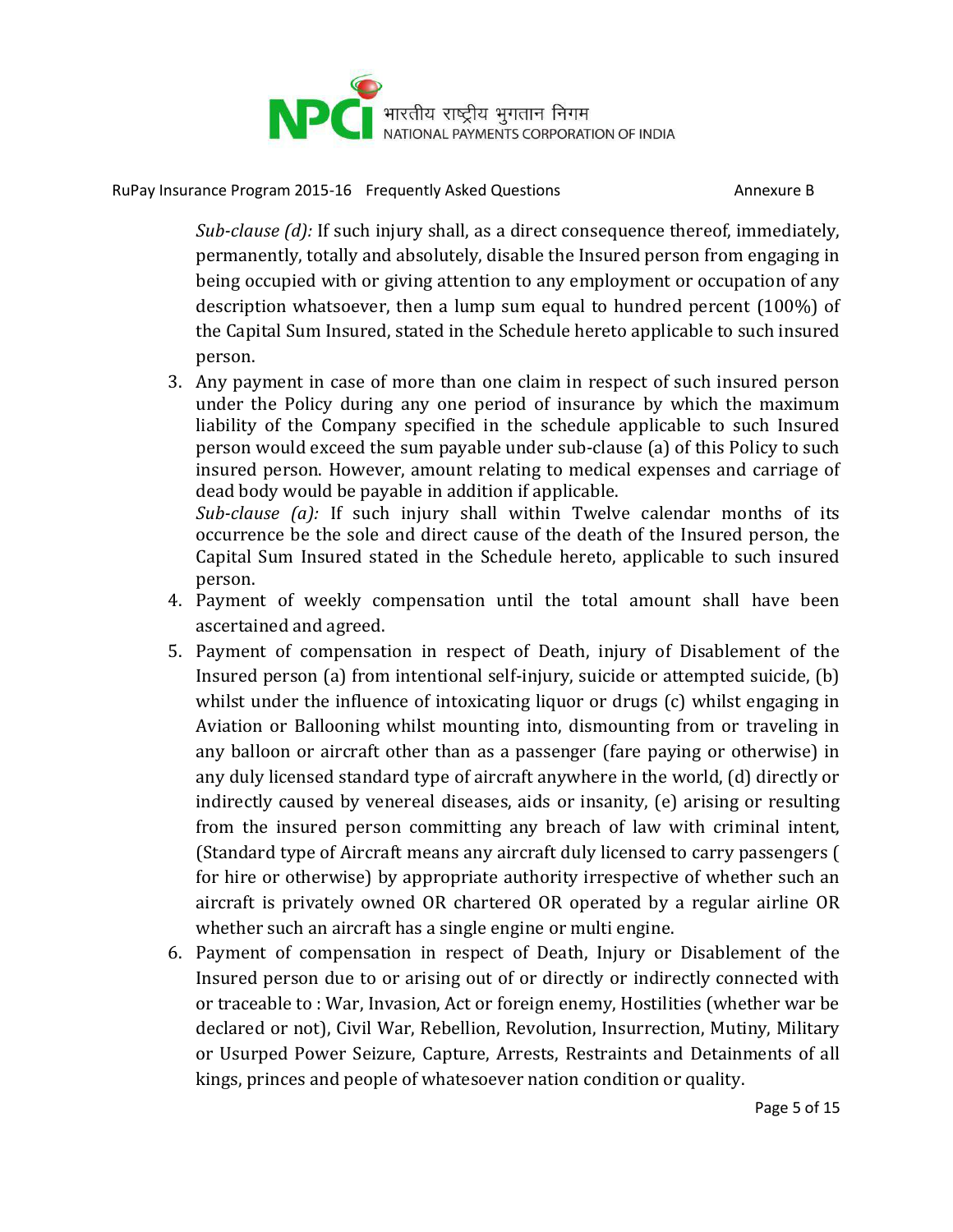

- 7. Payment of Compensation in respect of death of, or bodily injury or any disease or illness to the Insured person
	- a. directly or indirectly caused by or contributed to by or arising from ionising radiations or contamination by radioactivity from any nuclear fuel or from any nuclear waste from the combustion of nuclear fuel. For the purpose of this exception, combustion shall include any selfsustaining process of nuclear fission.
	- b. directly or indirectly caused by or contributed to by or arising from nuclear weapons material.
	- c. Provided also that the due observance and fulfillment of the terms and conditions of this Policy (which conditions and all endorsements hereon are to be read as part of this Policy) shall so far as they relate to anything to be done or not to be done by the Insured and/or Insured person be a condition precedent to any liability of the Company under this Policy.
- 8. Pregnancy Exclusion Clause : The Insurance under this Policy shall not extend to cover death or disablement resulting directly or indirectly caused by contributed to or aggravated or prolonged by child birth or from pregnancy or in consequence thereof.

## **Q19. If the incident occurs in a timeline of 0-90 days of issuance of the RuPay Classic card, thereby not giving a window of the 90 days qualifying criteria for doing a transaction in order to be eligible for the insurance benefit, is the Cover still valid?**

Ans. Yes, as an exception in such cases the cover is still valid and claim can be intimated.

## **Q20. If the incident occurs in a timeline of 0-45 days of issuance of the RuPay Platinum card, thereby not giving a window of the 45 days qualifying criteria for doing a transaction in order to be eligible for the insurance benefit, is the Cover still valid?**

Ans. Yes, as an exception in such cases the cover is still valid and claim can be intimated.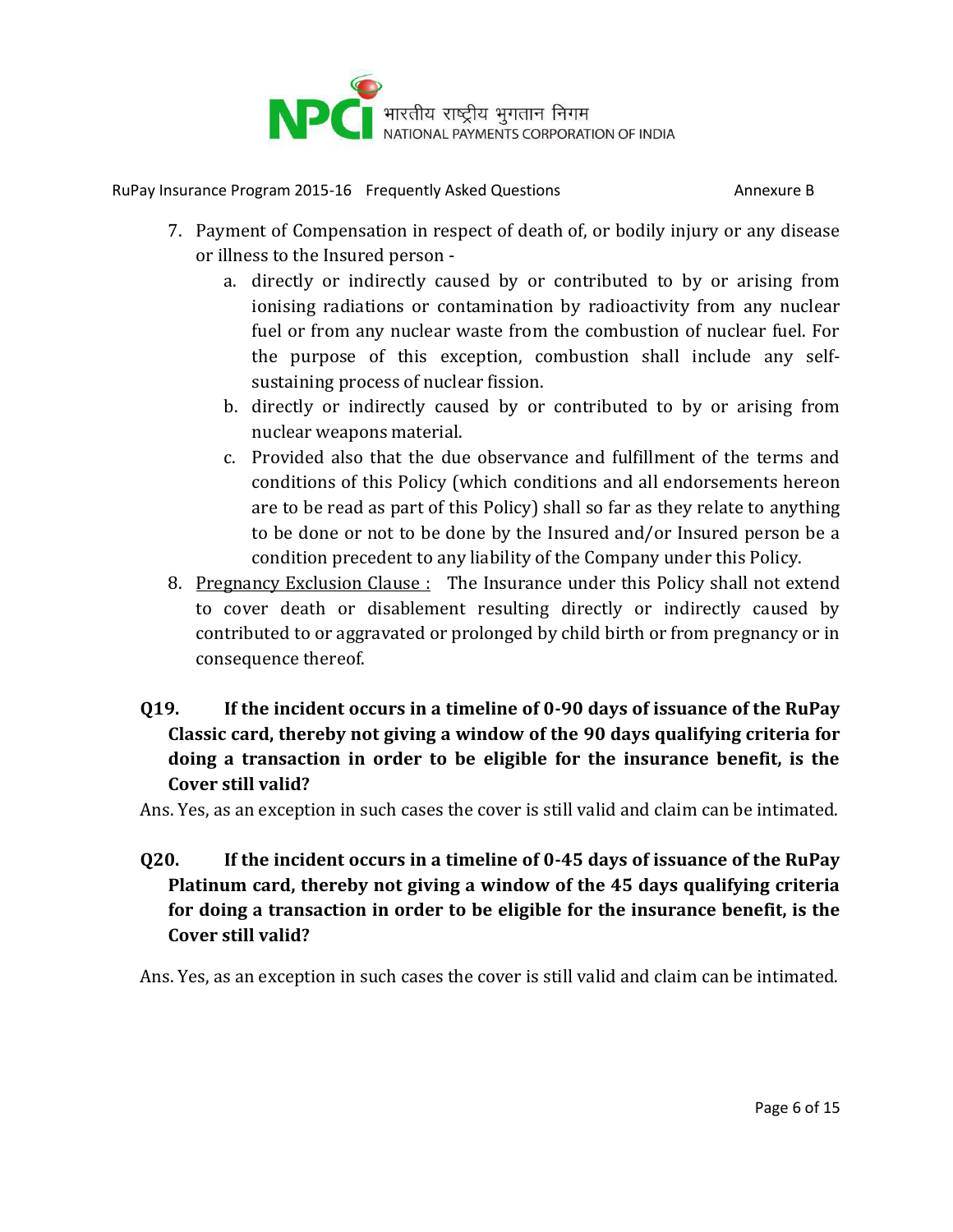

## **Q21. Since the cover is effective 01 April 2015 and upto 31 March 2016, if incident happens on 15 April 2015 and the transaction has happened prior to the policy period is the cover valid?**

Ans. Yes, as long as the incident has happened in the policy period the cover is valid.

## **Q22. For how many cards will I be eligible for the compensation of Insurance cover?**

Ans. The Insurance policy is applicable for the compensation of only one eligible RuPay card per cardholder or per customer, even if multiple cards held by cardholder of same / different banks meet the eligibility criteria. The choice of the card for the claim would rest with the customer.

Note: For additional information, please refer policy wordings document available at <Link of Bank website>.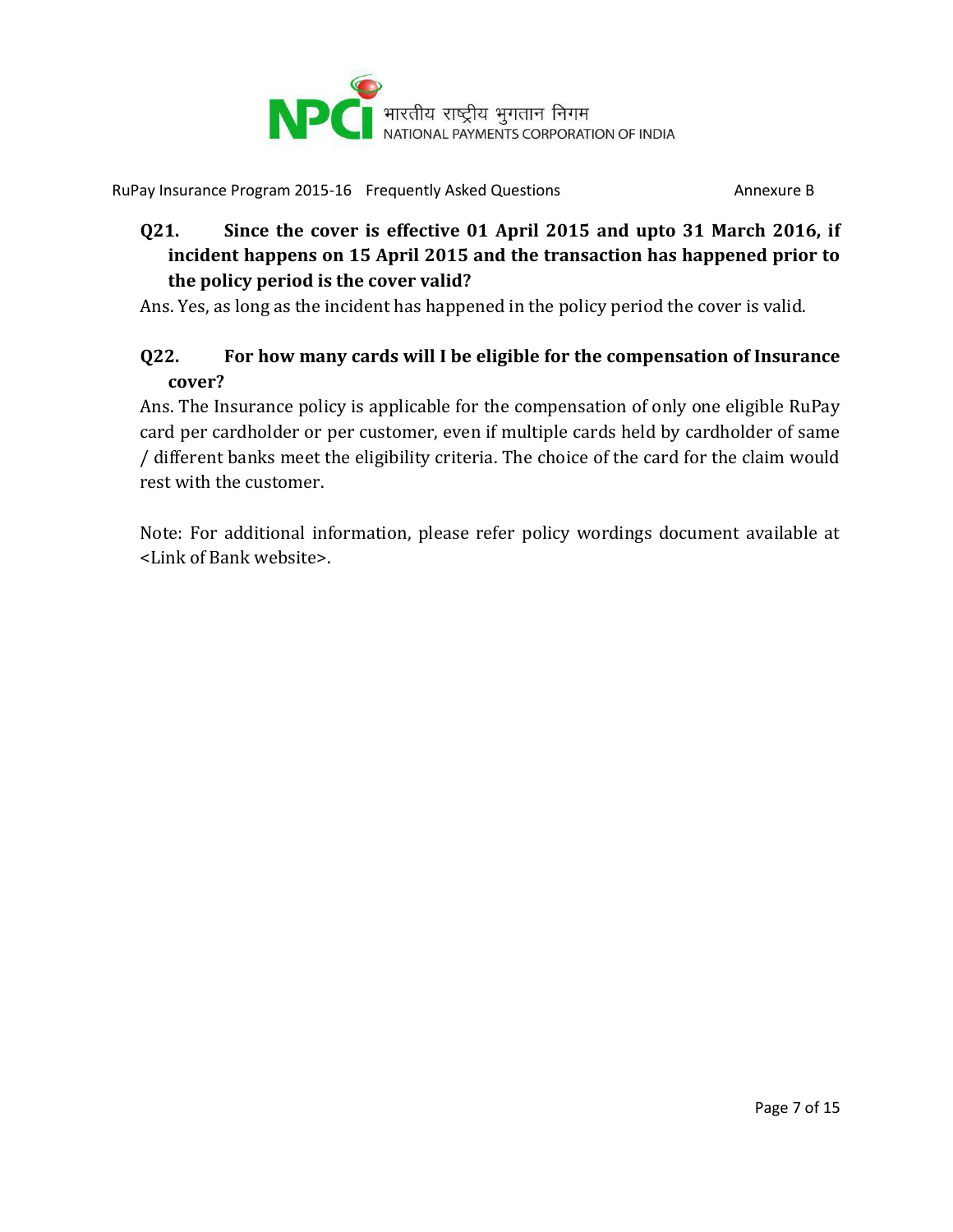

# **Permanent Total Disability**

#### **Q1. What is Permanent Total Disability?**

Ans. Permanent Total Disability is defined as permanent Loss of ability to use a body part due to accidental injuries. The cover is restricted as mentioned in table in answer to question no 3 below.

#### **Q2. What is the benefits payable under this policy?**

Ans. This policy pays for any Permanent Total Disability due to an accident.

#### **Q3. What is covered under Permanent Total Disability whether incident has happened in India or overseas?**

Ans. Permanent Total Disability due to an accident will cover the following:

| <b>The Disablement</b>                                 | <b>Compensation Expressed</b> |
|--------------------------------------------------------|-------------------------------|
|                                                        | as a Percentage of Total      |
|                                                        | <b>Sum Insured</b>            |
| <b>Permanent Total Disablement</b><br>1)               | 100%                          |
| Permanent and incurable insanity<br>2)                 | 100%                          |
| Permanent Total Loss of two Limbs<br>3)                | 100%                          |
| Permanent Total Loss of Sight in both eyes<br>4)       | 100%                          |
| 5) Permanent Total <b>Loss of Sight</b> of one eye and | 100%                          |
| one Limb                                               |                               |
| Permanent Total Loss of Speech<br>6)                   | 100%                          |
| Complete removal of the lower jaw<br>7)                | 100%                          |
| Permanent Total Loss of Mastication<br>8)              | 100%                          |
| Permanent Total Loss of the central nervous<br>9)      | 100%                          |
| system or the thorax and all abdominal                 |                               |
| organs resulting in the complete inability to          |                               |
| engage in any job and the inability to carry           |                               |
| out <b>Daily Activities</b> essential to life without  |                               |
| full time assistance                                   |                               |
| 10) Permanent Total Loss of Hearing in both            | 75%                           |
| ears                                                   |                               |
| 11) Permanent Total Loss of one Limb                   | 50%                           |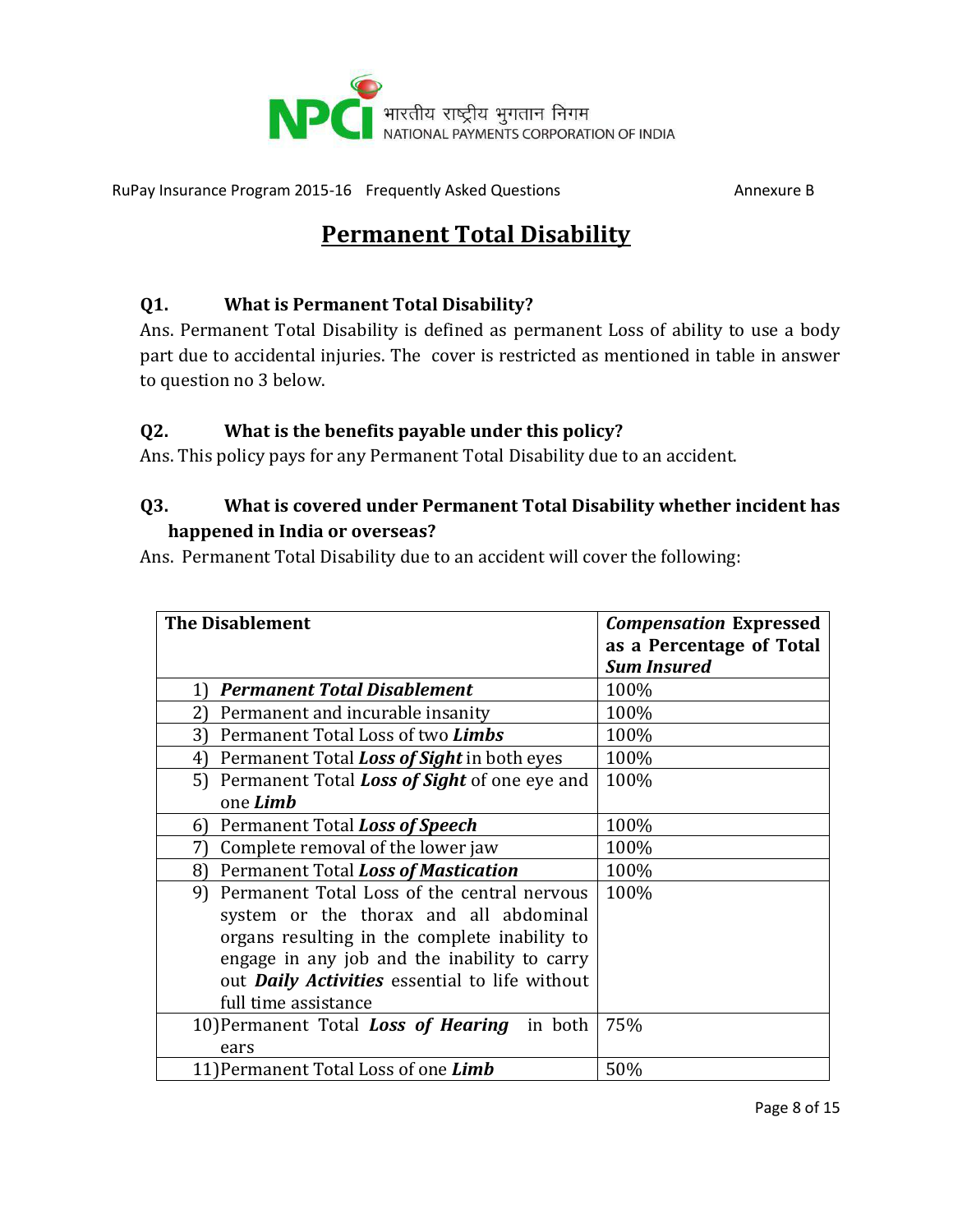

| 12) Permanent Total Loss of Sight of one eye       | 50%   |
|----------------------------------------------------|-------|
| 13) Permanent Total Loss of Hearing in one ear     | 15%   |
| 14) Permanent Total Loss of the lens in one eye    | 25%   |
| 15) Permanent Total Loss of use of four fingers    | 40%   |
| and thumb of either hand                           |       |
| 16) Permanent Total Loss of use of four fingers of | 20%   |
| either hand                                        |       |
| 17) Permanent Total Loss of use of one thumb of    |       |
| either hand:                                       |       |
| a) Both Joints                                     | 20%   |
| One joint<br>b)                                    | 10%   |
| 18) Permanent Total Loss of one finger of either   |       |
| hand:                                              |       |
| Three joints<br>a)                                 | 5%    |
| Two joints<br>b)                                   | 3.5%  |
| One joint<br>c)                                    | 2%    |
| 19) Permanent Total Loss of use of toes:           |       |
| a) All-one foot                                    | 15%   |
| Big-both Joints<br>b)                              | 5%    |
| Big-one joint<br>c)                                | 2%    |
| Other than Big-each toe<br>d)                      | 2%    |
| 20) Established non-union of fractured leg or      | 10%   |
| kneecap                                            |       |
| 21) Shortening of leg by at least 5cms             | 7.50% |
| 22) Ankylosis of the elbow, hip or knee            | 20%   |

#### **Q4. What is the available sum insured under this insurance cover?**

Ans. Sum Insured of Rs 1 lakh for RuPay Non-Premium cardholders and of Rs 2 lakh for RuPay Premium cardholders.

#### **Q5. What is the eligibility criterion to avail Permanent Total Disability Insurance cover on my RuPay Debit Card?**

Ans. The claim under Personal Accident Insurance (Death and Permanent Total Disability) shall be payable only if the card holder has carried out at least one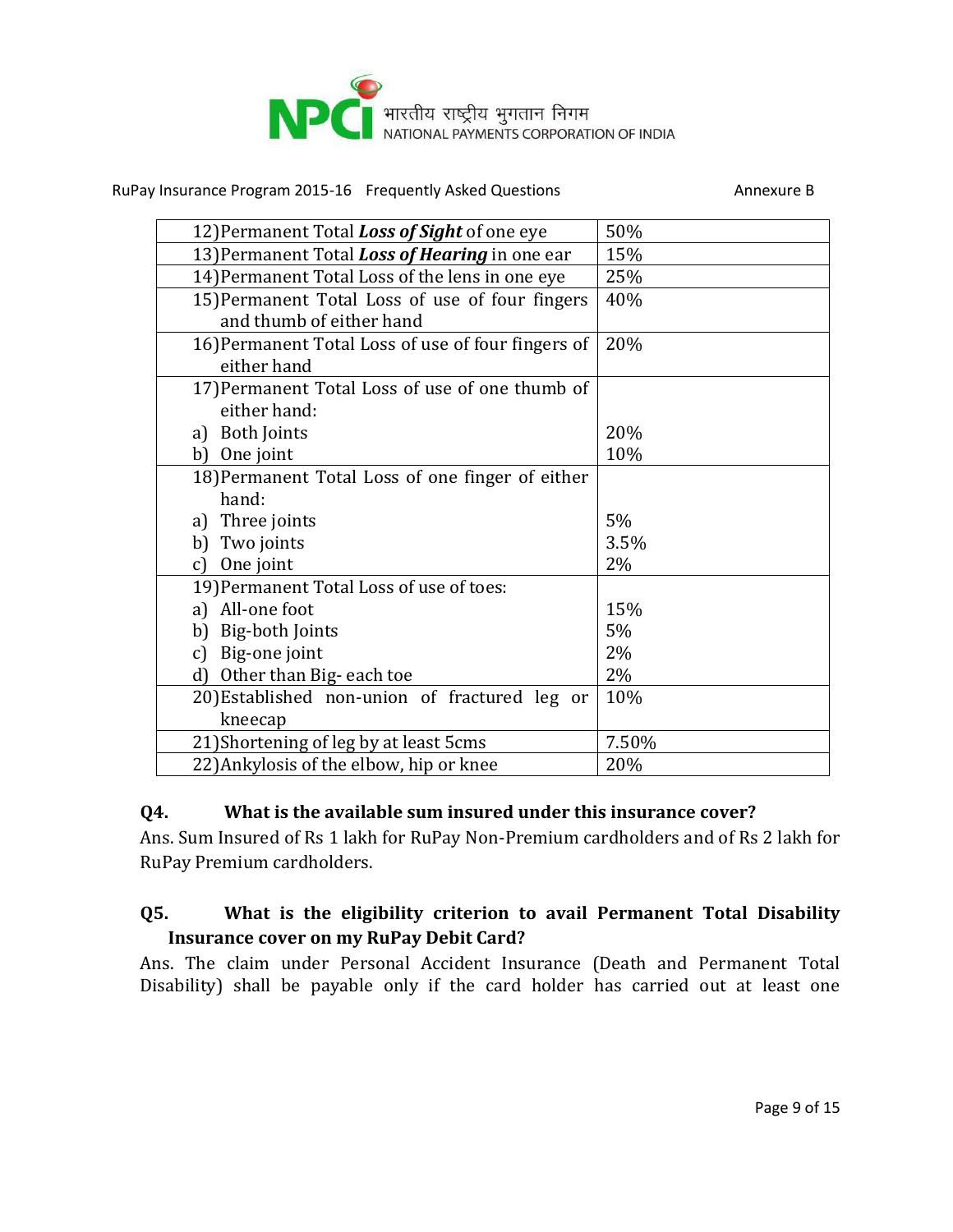

transaction\*<sup>3</sup> i.e. at a Merchant Establishment/ATM /ecommerce /Micro ATM/Business Correspondent of the bank at locations, within 90 days<sup>4</sup> / 45 days<sup>4</sup> prior to the date of accident including accident date. The Personal Accident Insurance (Death and Permanent Total Disability) would be an Open policy for any kind of accident leading to death or disability.

#### **Q6. Is there any age limit for opting Permanent Total Disability Policy?**

Ans. Permanent Total disability Insurance policy is open to all RuPay cardholders above 5 years subject to fulfillment of the terms and conditions of the policy.

## **Q7. Does the policy have a worldwide coverage?**

Ans. Yes, the Permanent Total Disability policy will cover you even if the incident has happened when out of the country. Claim will be paid in Indian rupees as per the sum insured on submission of required documentation. There is no negative list of countries.

## **Q8. Who can be beneficiary?**

 $\overline{\phantom{a}}$ 

Ans. Beneficiary will be the insured under this policy.

#### **Q9. What are the claim documents to be submitted in case of claim?**  Ans. **Permanent Total Disability Claim Forms:-**

- 1) Claim Form duly completed and signed.
- 2) Discharge card along with case history confirmation therein duration & percentage of disability duly signed by the concerned/treating Physician/Surgeon.
- 3) All investigation report in original copies\*\* thereof in respect of tests had undergone pertaining to accident.
- 4) Additional documents, if any, based on merit of the loss.

\*\*If the original claim documents are submitted to any particular General Insurance co., copies of the same duly certified by Branch Incharge of RuPay card issuing bank can be submitted.

<sup>\*</sup> <sup>3</sup> All Transaction types means all transaction types listed above whether on-us (Bank Customer/RuPay card holder transacting at same bank channels) and / or off-us (Bank Customer/ RuPay card holder transacting at other bank channels)

Page 10 of 15 <sup>4</sup> 90 days usage criteria for RuPay Classic Cardholder and 45 days usage criteria for RuPay Platinum Cardholder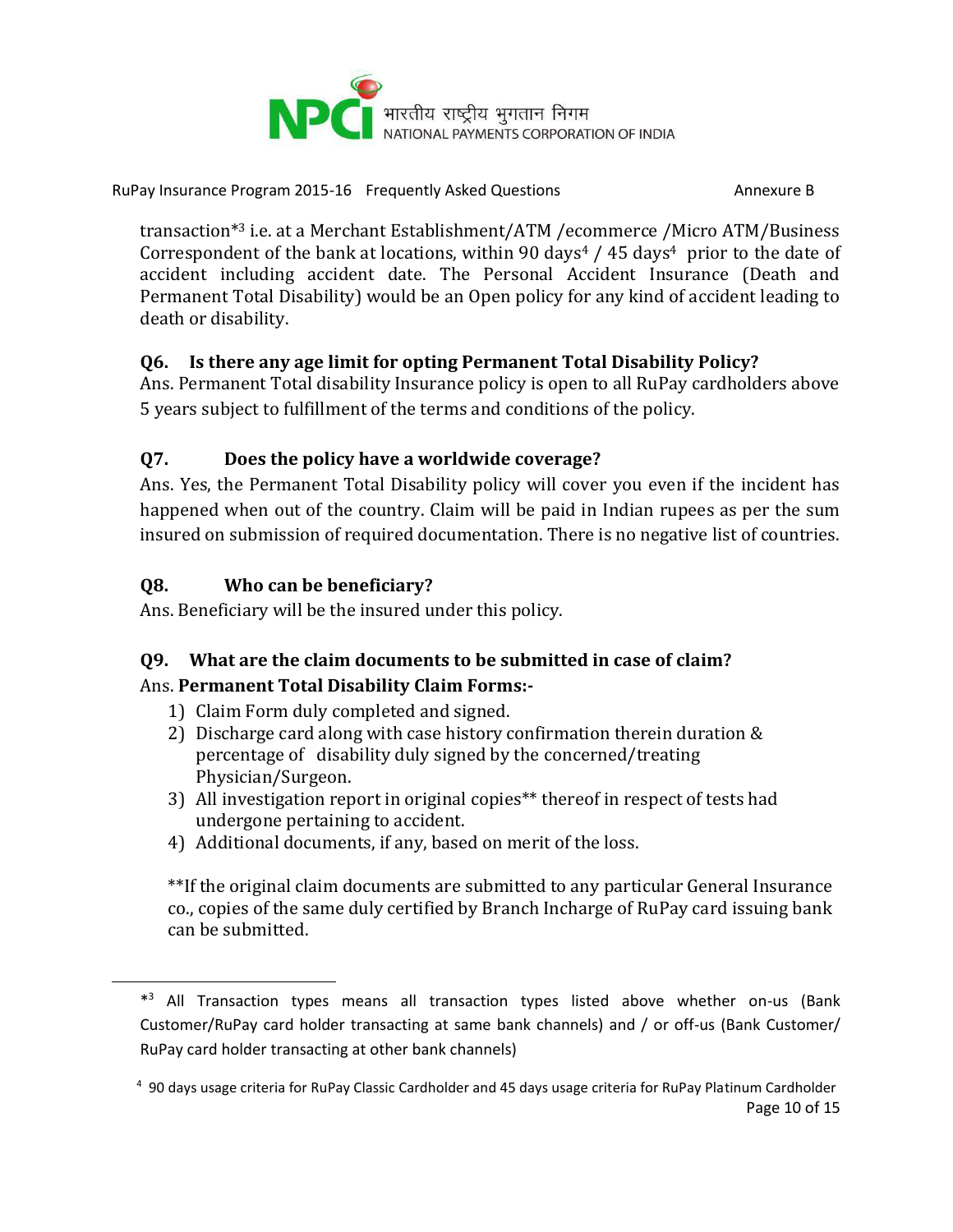

#### **Declaration from Card Issuing Banks duly signed by authorized signatory and bank stamp:**

- 1. Declaration from Bank specifying that
	- a. Cardholder is holding a RuPay card on RuPay issued IIN and mention the 16 digit card number
	- b. Meeting 90 days usage criteria for RuPay Classic Cardholder and 45 days usage criteria for RuPay Platinum Cardholder (include the transaction log from the system).
	- c. Beneficiary details (including NEFT details)

#### **Q10. In how many days the claim will be settled?**

Ans. The claims should be settled in 10 working days from the date of receiving the complete documents set by New India Assurance Co. Ltd.

#### **Q11. Whom should I contact in case of a claim?**

Ans. Please contact your bank/bank branch of which you have a card for intimating claim.

#### **Q12. How do I make a claim?**

Ans. Please fill the entire documents as per the checklist and submit the same to the Bank/bank branch where you have an account.

## **Q13.In how many days should I intimate about claim?**

Ans. Please intimate about the claim within 90 days of the date of accident. In case where the person is hospitalized (and under critical condition) and is unable to file claim within 90 days of loss/incident such claim cases will be accepted by The New India Assurance Co. Ltd. for investigation and honoured, if all terms under the policy are met as on date of accident.

## **Q14. In how many days should I submit the claim documents?**

Ans. The claim documents needs to be submitted within 60 days from the date of claim intimation.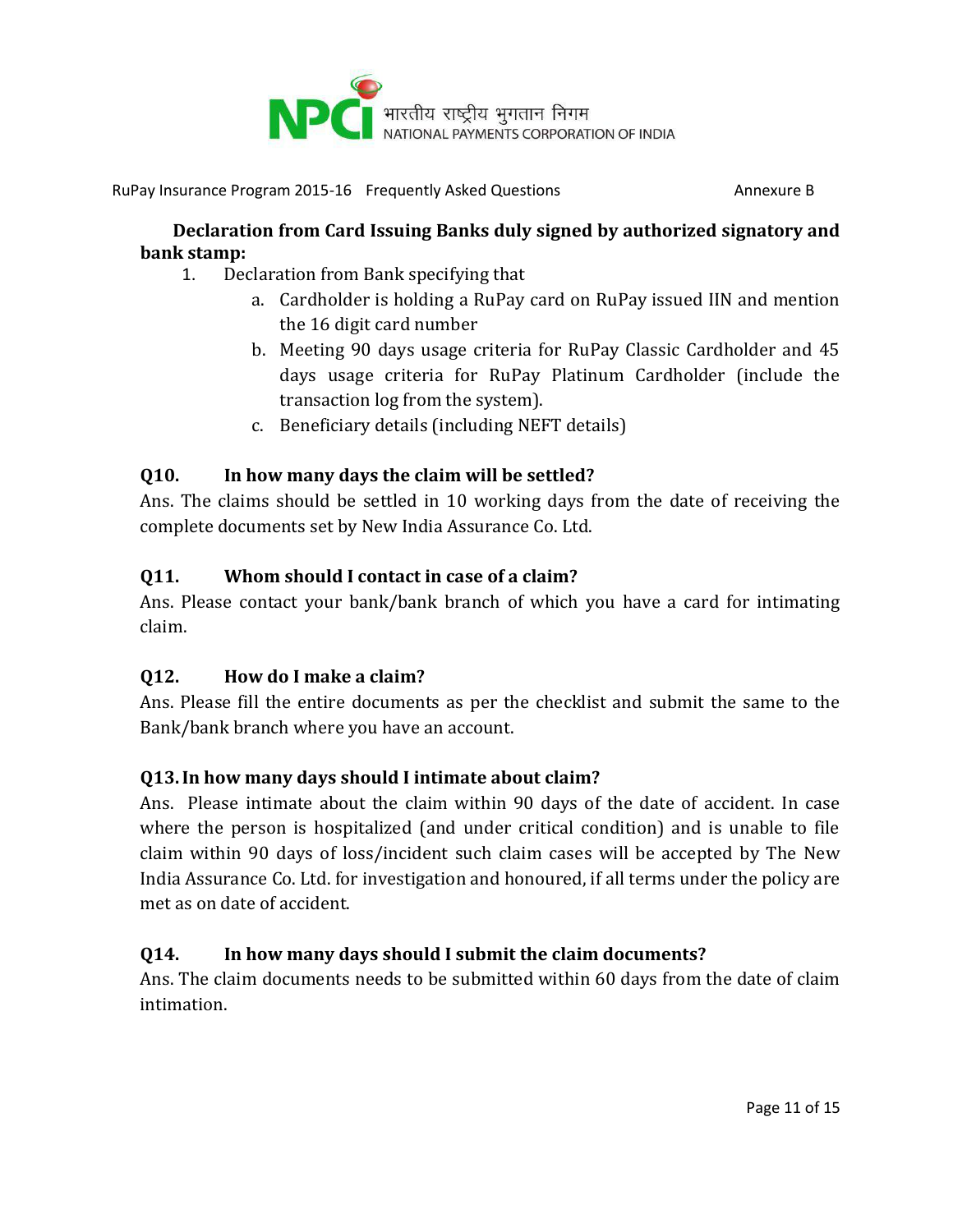

## **Q15. Can I claim additional cover on my existing Permanent Total Disability cover from other Insurer (s) company?**

Ans. Yes, it will be an additional cover over any other existing insurance cover being held by the cardholder.

## **Q16. Accidental Injury can I avail the cashless facility?**

Ans. This is not a mediclaim policy hence, cashless facility is not available for Personal accident policy.

## **Q17. What do you mean by exclusions?**

Ans. Exclusions are situations or conditions wherein New India Assurance Co. Ltd is not liable to pay the benefits to insured person in the event of accident.

## **Q18. What are the exclusions applicable?**

Ans. The Company shall not be liable under this Policy for the following exclusions:

- 1. Compensation under more than one of the foregoing Sub clauses in respect of the same period of the same period of disablement of the Insured person.
- 2. Any other payment to the same person after a claim under one of the Sub-Clauses (a), (b), or (d) has been admitted and become payable. However, amounts relating to medical expenses, carriage of dead body would be payable in addition if applicable.

*Sub-clause (a):* If such injury shall within Twelve calendar months of its occurrence be the sole and direct cause of the death of the Insured person, the Capital Sum Insured stated in the Schedule hereto, applicable to such insured person.

*Sub-clause (b):* If such injury shall within Twelve calendar months of its occurrence be the sole and direct cause of the total and irrecoverable loss of

- I. Sight of both eyes, or of the actual loss by "physical separation" of two entire hands or two entire feet, or of one entire hand and one entire foot, or of such loss of sight of one eye and such loss of sight of one eye and such loss of one entire hand or one entire foot, the Capital Sum Insure stated in the Schedule herein applicable to such Insured person.
- Page 12 of 15 II. Use of two hands or two feet, or of one hand and one foot, or of such loss of sight of one eye and such loss of use of one hand or onefoot, the Capital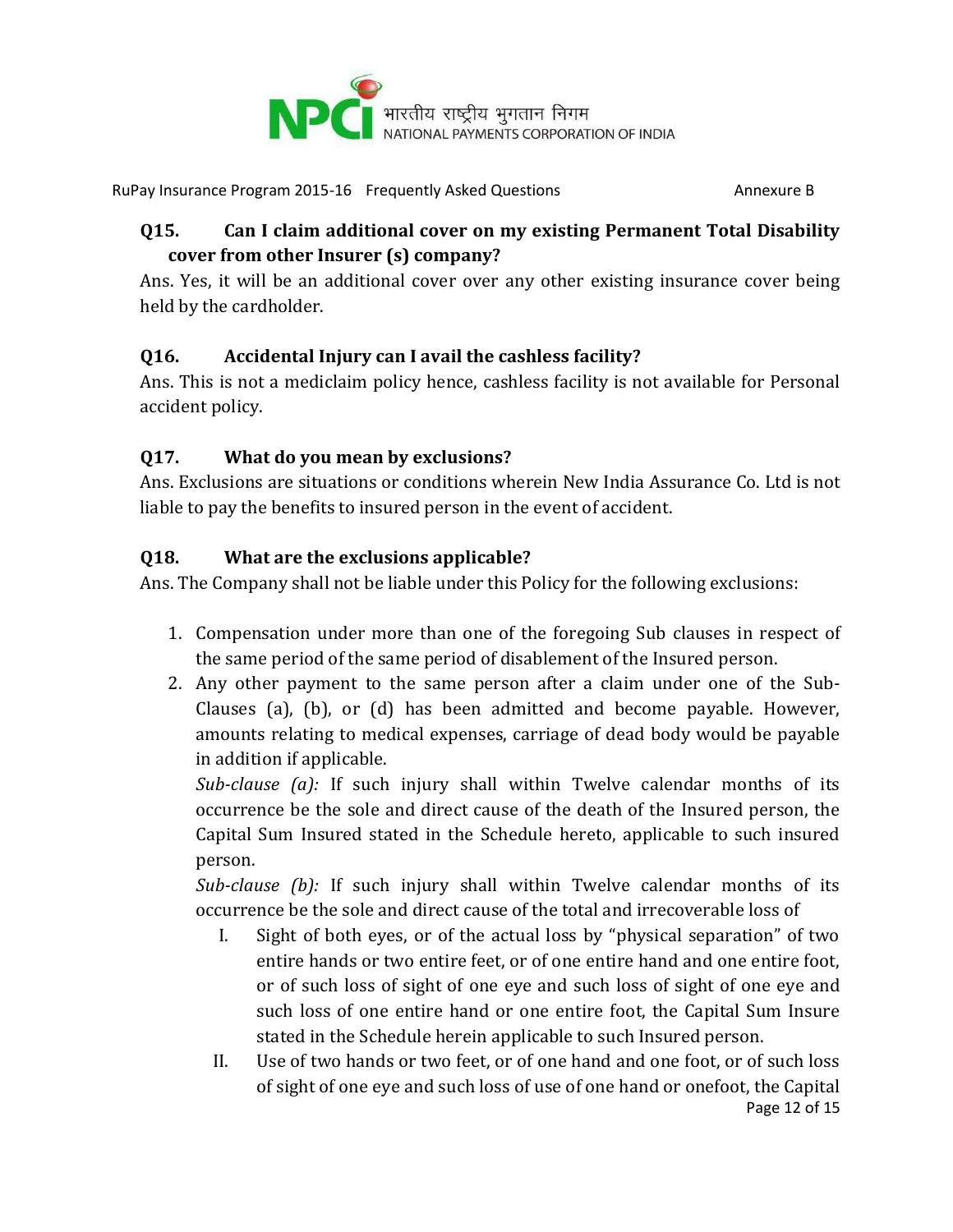

Sum Insured stated in the Schedule hereto, applicable to such Insured person.

For the purpose of Clauses (b) and (c) above, physical separation of a hand means separation at or above the wrist and of the foot means at or above the ankle.

*Sub-clause (d):* If such injury shall, as a direct consequence thereof, immediately, permanently, totally and absolutely, disable the Insured person from engaging in being occupied with or giving attention to any employment or occupation of any description whatsoever, then a lump sum equal to hundred percent (100%) of the Capital Sum Insured, stated in the Schedule hereto applicable to such insured person.

3. Any payment in case of more than one claim in respect of such insured person under the Policy during any one period of insurance by which the maximum liability of the Company specified in the schedule applicable to such Insured person would exceed the sum payable under sub-clause (a) of this Policy to such insured person. However, amount relating to medical expenses and carriage of dead body would be payable in addition if applicable.

*Sub-clause (a):* If such injury shall within Twelve calendar months of its occurrence be the sole and direct cause of the death of the Insured person, the Capital Sum Insured stated in the Schedule hereto, applicable to such insured person.

- 4. Payment of weekly compensation until the total amount shall have been ascertained and agreed.
- 5. Payment of compensation in respect of Death, injury of Disablement of the Insured person (a) from intentional self-injury, suicide or attempted suicide, (b) whilst under the influence of intoxicating liquor or drugs (c) whilst engaging in Aviation or Ballooning whilst mounting into, dismounting from or traveling in any balloon or aircraft other than as a passenger (fare paying or otherwise) in any duly licensed standard type of aircraft anywhere in the world, (d) directly or indirectly caused by venereal diseases, aids or insanity, (e) arising or resulting from the insured person committing any breach of law with criminal intent, (Standard type of Aircraft means any aircraft duly licensed to carry passengers ( for hire or otherwise) by appropriate authority irrespective of whether such an aircraft is privately owned OR chartered OR operated by a regular airline OR whether such an aircraft has a single engine or multi engine.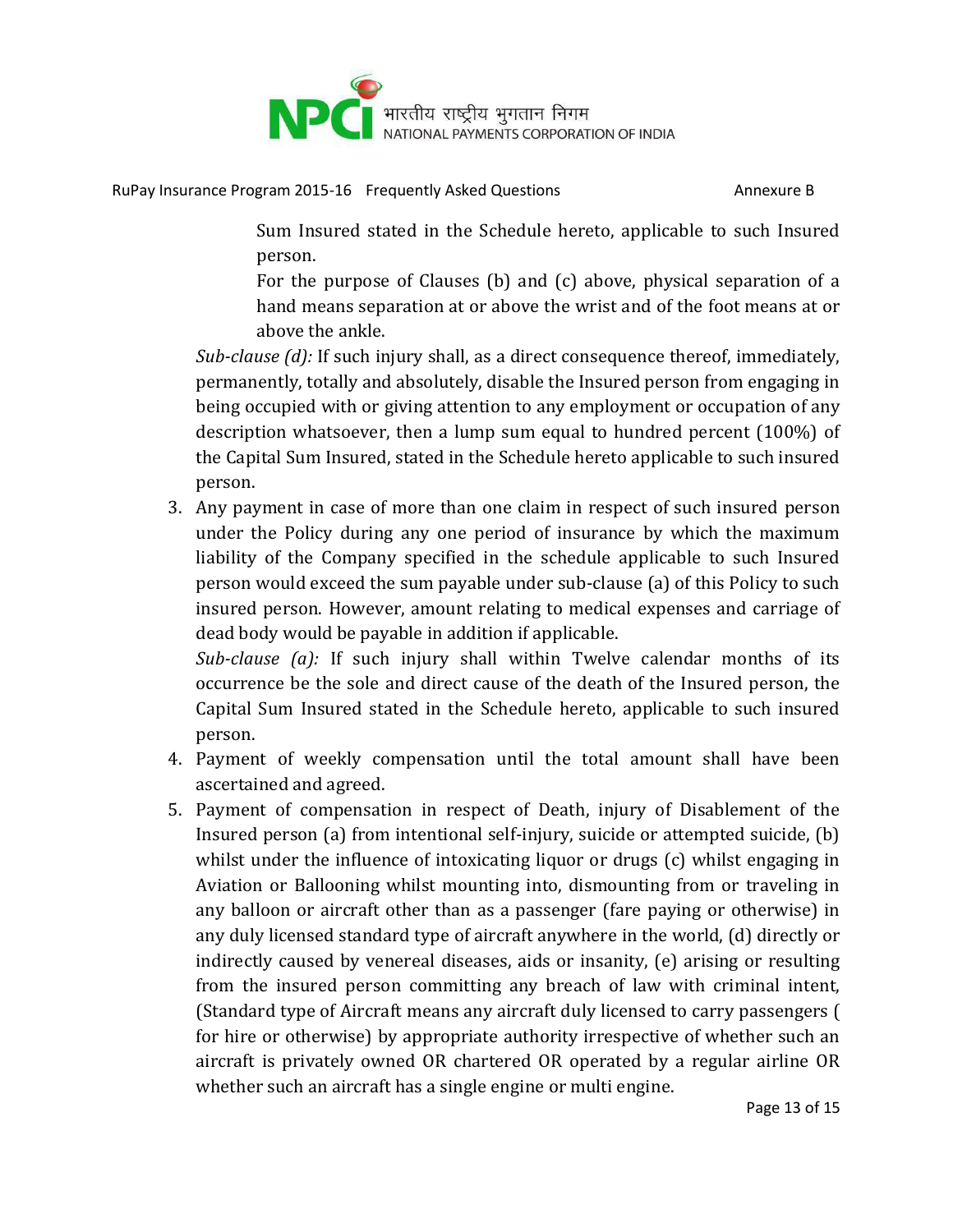

- 6. Payment of compensation in respect of Death, Injury or Disablement of the Insured person due to or arising out of or directly or indirectly connected with or traceable to : War, Invasion, Act or foreign enemy, Hostilities (whether war be declared or not), Civil War, Rebellion, Revolution, Insurrection, Mutiny, Military or Usurped Power Seizure, Capture, Arrests, Restraints and Detainments of all kings, princes and people of whatsoever nation condition or quality.
- 7. Payment of Compensation in respect of death of, or bodily injury or any disease or illness to the Insured person
	- a. directly or indirectly caused by or contributed to by or arising from ionising radiations or contamination by radioactivity from any nuclear fuel or from any nuclear waste from the combustion of nuclear fuel. For the purpose of this exception, combustion shall include any selfsustaining process of nuclear fission.
	- b. directly or indirectly caused by or contributed to by or arising from nuclear weapons material.
	- c. Provided also that the due observance and fulfillment of the terms and conditions of this Policy (which conditions and all endorsements hereon are to be read as part of this Policy) shall so far as they relate to anything to be done or not to be done by the Insured and/or Insured person be a condition precedent to any liability of the Company under this Policy.
- 8. Pregnancy Exclusion Clause: The Insurance under this Policy shall not extend to cover death or disablement resulting directly or indirectly caused by contributed to or aggravated or prolonged by child birth or from pregnancy or in consequence thereof.

## **Q19. Is there is provision for interim relief on Insurance?**

Ans. There is no provision for interim relief until establishment of entitlement upon which the claim is payable as qualified.

## **Q20. If the incident occurs in a timeline of 0-90 days of issuance of the RuPay Classic card, thereby not giving a window of the 90 days qualifying criteria for doing a transaction in order to be eligible for the insurance benefit, is the Cover still valid?**

Ans. Yes, as an exception in such cases the cover is still valid.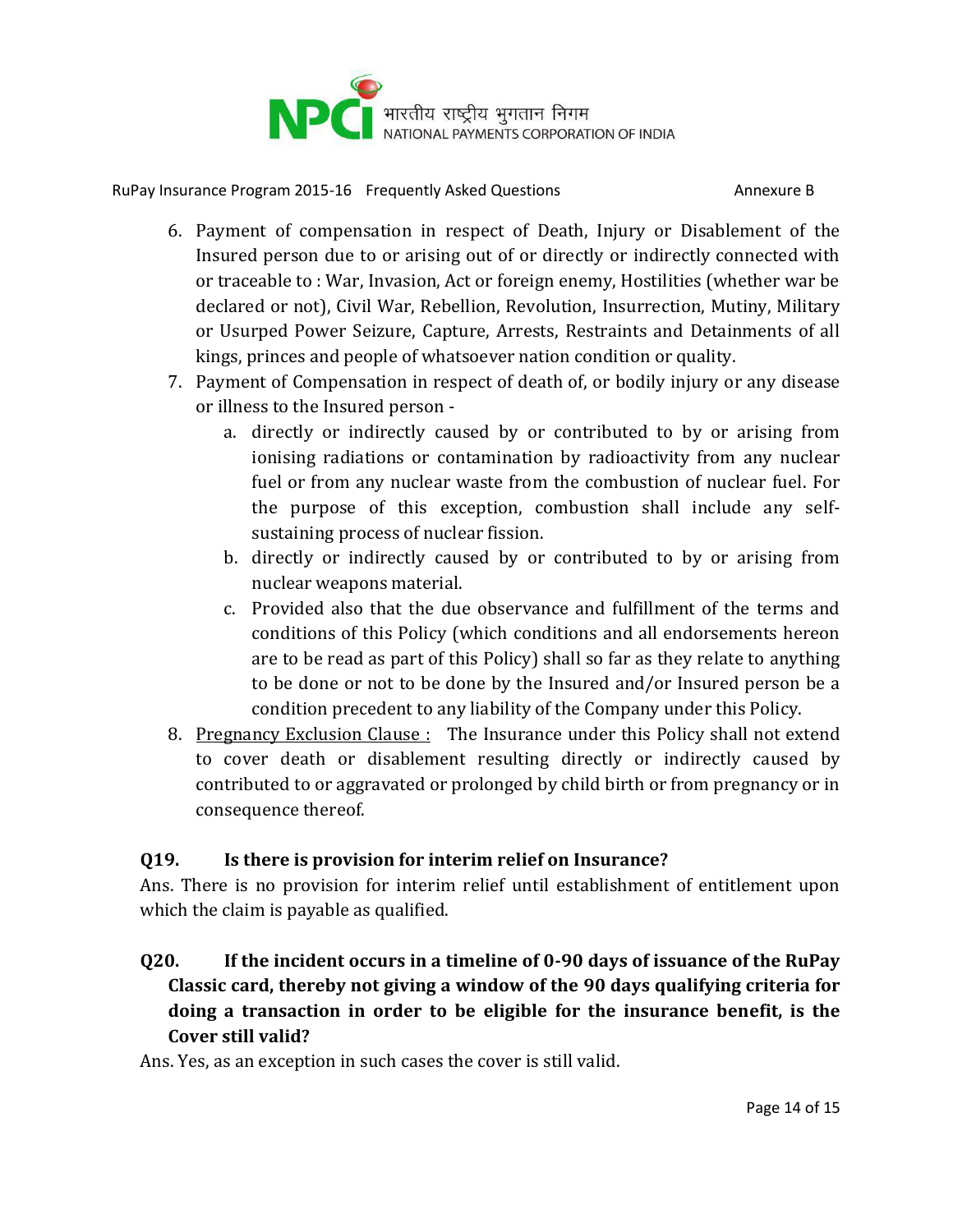

**Q21. If the incident occurs in a timeline of 0-45 days of issuance of the RuPay Platinum card, thereby not giving a window of the 45 days qualifying criteria for doing a transaction in order to be eligible for the insurance benefit, is the Cover still valid?**

Ans. Yes, as an exception in such cases the cover is still valid.

**Q22. Since the cover is effective 01 April 2015 and upto 31 March 2016, if incident happens on 15 April 2015 and the transaction has happened prior to the policy period is the cover valid?**

Ans. Yes, as long as the incident has happened in the policy period the cover is valid.

## **Q23. For how many cards will I be eligible for the compensation of Insurance cover?**

Ans. The Insurance policy is applicable for the compensation of only one eligible RuPay card per cardholder or per customer, even if multiple cards held by cardholder of same / different banks meet the eligibility criteria. The choice of the card for the claim would rest with the customer.

Note: For additional Information please refer policy wordings document available at <Link of Bank website>.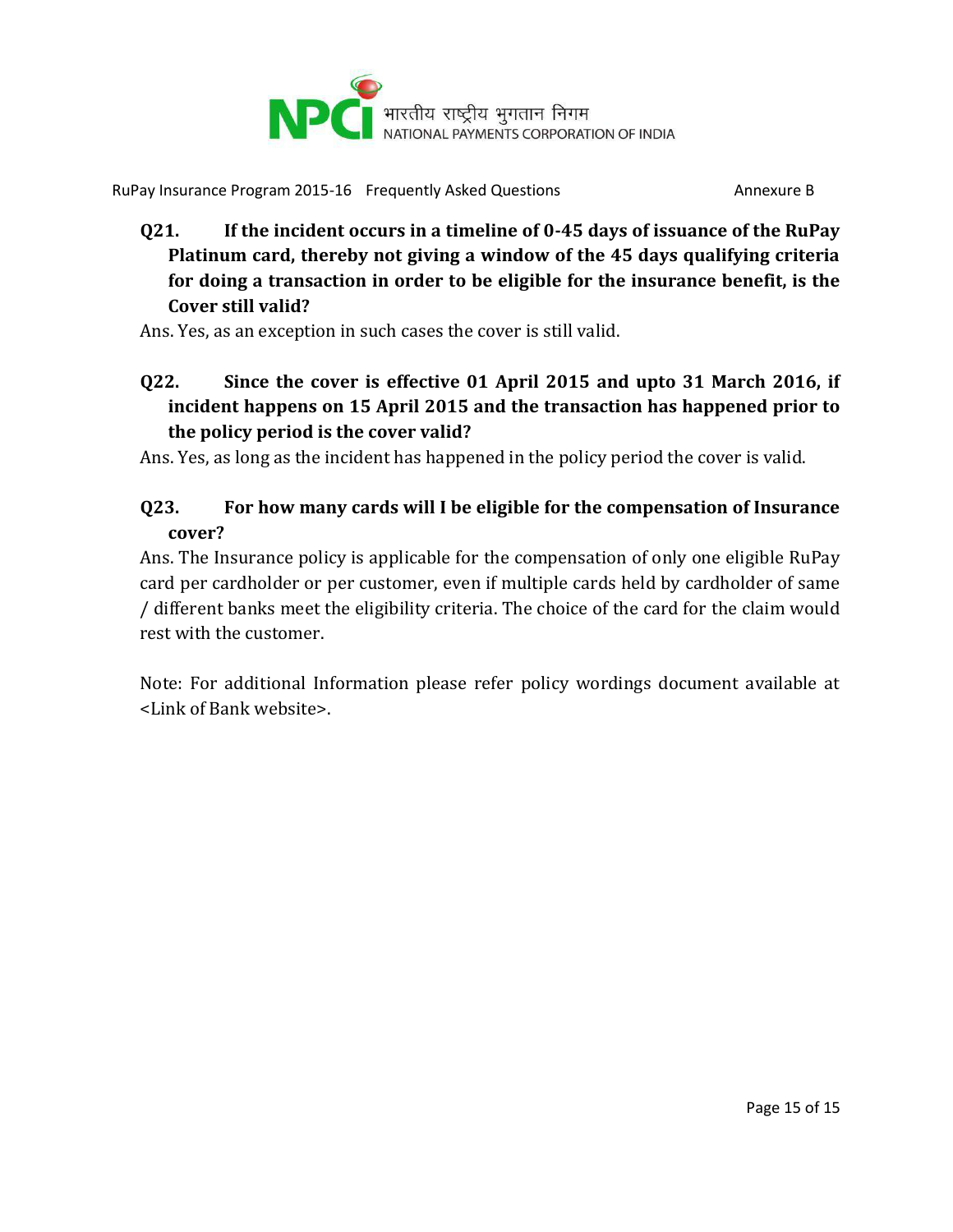

# **The New India Assurance Company Limited**

Regd & Head Office: New India Assurance Building, 87, M.G. Road, Fort, Mumbai - 400 001.

Policy Issuing Office : Bandra Divisional Office 142300 C-6,NCL Business Premises, 1st Floor, Bandra-Kurla Complex, Mumbai 400051. Contact no.(022) 26591702(Direct) / 26590156

RuPay CARDHOLDER'S PERSONAL ACCIDENT INSURANCE CLAIM FORM THE ISSUE OF THIS FORM IS NOT TO BE TAKEN AS ADMISSION OF LIABILITY

| POLICY NUMBER            |                     |
|--------------------------|---------------------|
| <b>RuPay CARD TYPE</b>   | PREMIUM/NON-PREMIUM |
| <b>RuPay CARD NUMBER</b> |                     |
| D/o issue & last D/o     |                     |
| swapping                 |                     |
| CLAIM NO.                |                     |

#### **TO BE COMPLETED BY THE INSURED / CLAIMANT**

|    |                | 1) a. NAME, ADD & CONTACT NO.OF                |                                   |
|----|----------------|------------------------------------------------|-----------------------------------|
|    |                | <b>MEMBER BANK</b>                             |                                   |
|    |                | b. NAME OF INSURED PERSON                      |                                   |
|    |                | c. ADDRESS IN FULL                             |                                   |
|    |                | d. PROFESSION OR OCCUPATION                    |                                   |
|    |                | e. AGE AT LAST BIRTHDAY                        |                                   |
| 2) |                | BRIEF DISCRIPTION OF ACCIDENT :                |                                   |
|    |                |                                                |                                   |
|    |                |                                                |                                   |
| 4) |                | PARTICULARS OF ACCIDENT                        |                                   |
|    |                | a.i) DATE OF ACCIDENT                          |                                   |
|    |                | a.ii) TIME OF ACCIDENT                         |                                   |
|    |                | a.iii) PLACE OF ACCIDENT                       |                                   |
|    |                | a.iv) NAME & ADDRESS OF WITNESS :              |                                   |
|    |                |                                                |                                   |
| 5) |                | NATURE OF CLAIM                                | [ DEATH / PERMANENT DISABLEMENT ] |
|    |                |                                                |                                   |
| 6) |                | NATURE OF DISABLEMENT                          |                                   |
|    |                | [ SPECIFY DISABILITY AS PER COVERAGE]          |                                   |
|    |                | PRESENT STATE OF INCAPACITY :                  |                                   |
| 7) |                | NAME AND ADDRESS OF SURGEON IN ATTENDANCE:     |                                   |
|    |                |                                                |                                   |
| 8  | a.             | WHERE AND WHEN CAN A MEDICAL OFFICER OF THE    |                                   |
|    |                | COMPANY VISIT YOU, IF NECESSARY ?              |                                   |
|    | b.             | NAME OF NEAREST RAILWAY STATION AND DISTANCE   |                                   |
|    |                | <b>THEREFROM</b>                               |                                   |
| 9  | a.             | ARE YOU HOLDER OF ANY OTHER RuPay CARD, IF YES |                                   |
|    |                | THEN NO. OF RuPay CARD/S HELD                  |                                   |
|    | b <sub>1</sub> | IF SO, STATE NAME/S OF MEMBER BANK             |                                   |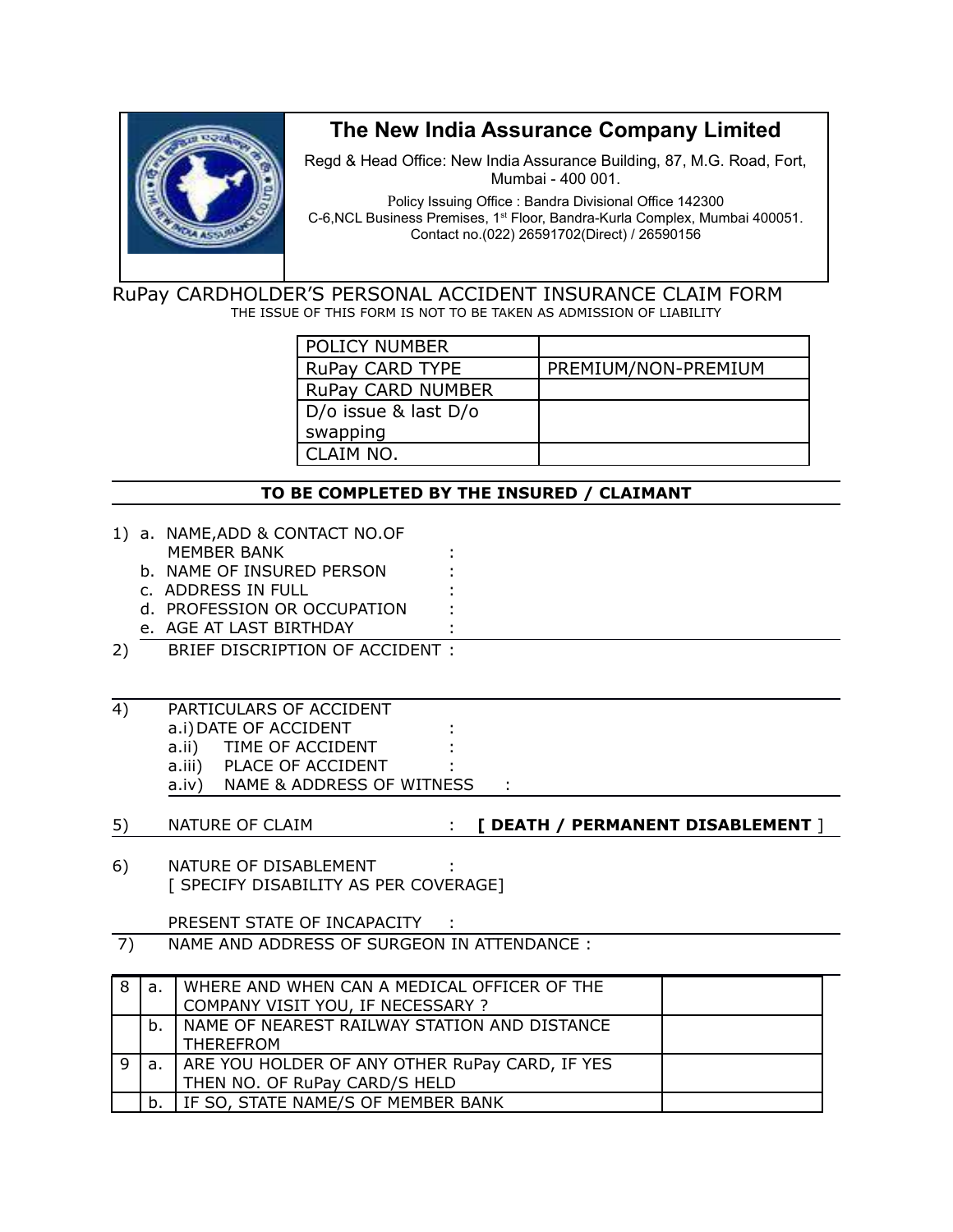I hereby declare that the foregoing statements are made by myself and are true in all respect and that I have not attempted to conceal from the Company anything which it ought to be made acquainted and also that I have not abstained from any usual occupation longer than absolutely necessary and I agree that if I have made, or in any further declaration the Company may require, shall make any false or fraudulent statement or any suppression, concealment or untrue averment whatever, the Policy shall be void and my right to compensation forfeited and I am willing, if required to make a Statutory Declaration before a Justice of the Peace of the truth of the whole of the foregoing statement or any other statement I may make in connection with this claim.

| <b>WITNESS</b> | SIGNATURE OF INSURED |  |
|----------------|----------------------|--|
| SIGNATURE      | <b>DATE</b>          |  |
| NAME           |                      |  |
| ADDRESS        |                      |  |

#### **CERTIFICATE TO BE FILLED UP AND SIGNED BY AN EYE WITNESS TO THE ACCIDENT**

I hereby certify that I was present when the Accident occurred to Mr./ Ms.\_\_\_\_\_\_\_\_\_\_\_\_\_\_\_\_\_\_\_\_\_\_\_\_ on the

| דר<br>ua: | ንስ<br>w<br>$\sim$ | The.<br>-manne<br>. |
|-----------|-------------------|---------------------|
|           |                   |                     |

stated by him/her over leaf, that it was caused by \_\_\_\_\_\_\_\_\_\_\_\_\_\_\_\_\_\_\_\_\_\_\_\_\_\_\_\_\_\_\_\_\_\_which \* was / was not

his/her willful act and that he /she \* was / was not under the influence of intoxicating liquor at the time.

#### \*Strike out which is not applicable

| <b>SIGNATURE &amp; DATE</b> |  |
|-----------------------------|--|
| <b>NAME</b>                 |  |
| ADDRESS                     |  |
| OCCUPATION                  |  |

#### MEDICAL CERTIFICATE

Claims must be supported by medical evidence furnished by the Insured and at his expense.

| 1. | (a)                                                                  | Name of Claimant                                                      | $(b)$ Sex | (c) Age |
|----|----------------------------------------------------------------------|-----------------------------------------------------------------------|-----------|---------|
| 2. | (a)                                                                  | Nature and cause of accident                                          |           |         |
|    | (b)                                                                  | If injury to eye or limb, whether one (state left or right) or both : |           |         |
|    | (c)                                                                  | Whether the appearance of the injuries are                            |           |         |
|    |                                                                      | Consistent with the description the accident                          |           |         |
| 3. | Date on which you first attended Claimant for this injury            |                                                                       |           |         |
| 4. | Has the Claimant been disabled totally or partially ?:               |                                                                       |           |         |
| 5. | If partial disability, please specify %age                           |                                                                       |           |         |
| 6. | Is the Claimant suffering from any disease or illness apart from the |                                                                       |           |         |

Injury? Is the claimant suffering from any illness/symptoms which may tend to

Retard Recovery ? If so, give particulars : in the state of the state of the state of the state of the state o

Having personally examined the above named Insured, I certify that the above statements are correct and that the insured person is necessarily disabled by the accident referred to

| Signature             | ٠ |  |
|-----------------------|---|--|
| Name & Qualification: |   |  |
| Address               | ٠ |  |
| Date                  | ٠ |  |
|                       |   |  |